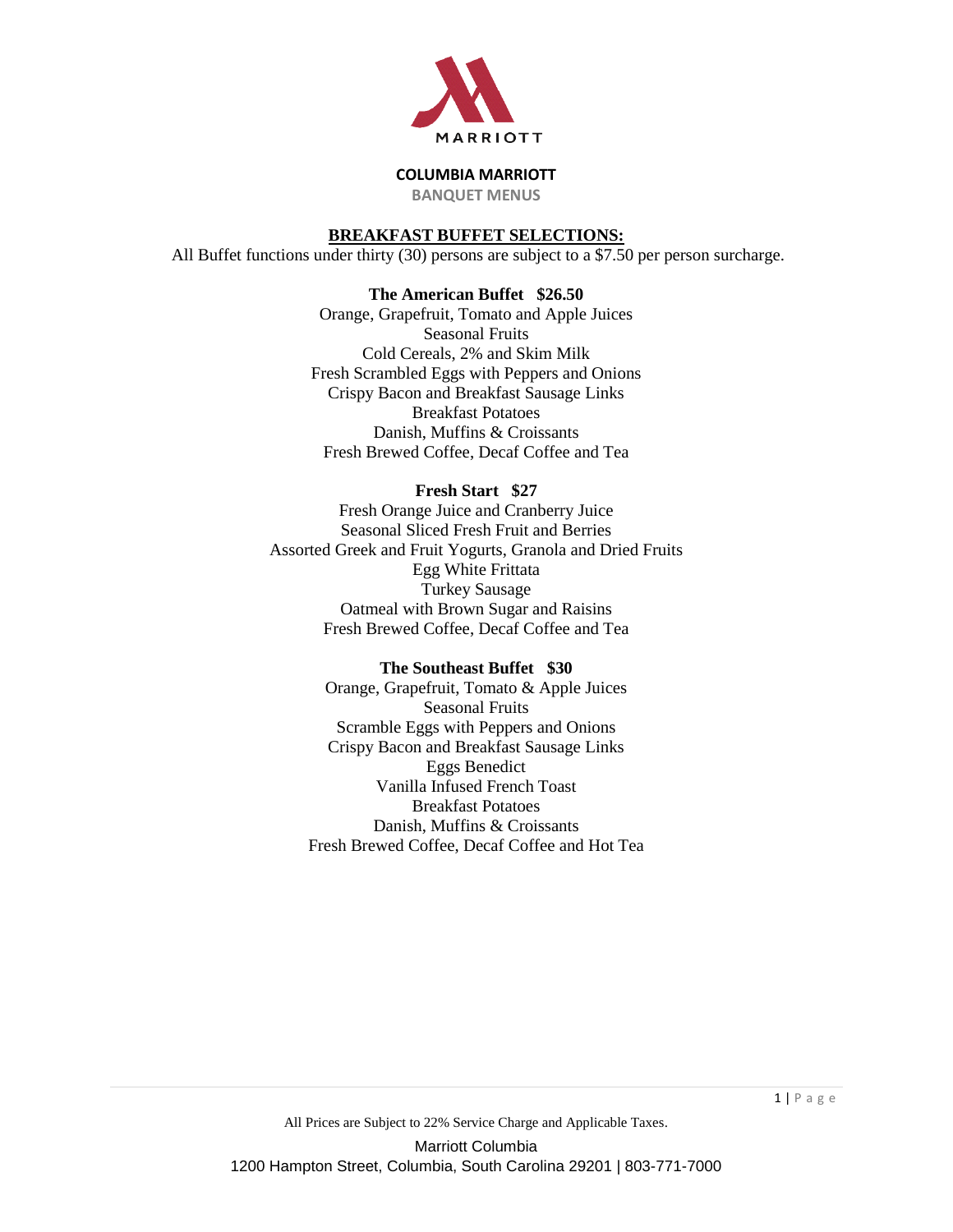

## **PLATED BREAKFAST SELECTIONS:**

**Traditional \$18.50**

Orange or Grapefruit Juice Scrambled Eggs Crispy Bacon **OR** Link Sausage Breakfast Potatoes Breakfast Breads Fresh Brewed Coffee, Decaf Coffee, Hot Tea and Orange Juice

**Capital French Toast \$20**

Cinnamon French Toast with Caramelized Peaches and Pecan Syrup Crispy Bacon or Breakfast Sausage Links Fresh Brewed Coffee, Decaf Coffee, Hot Tea and Orange Juice

**Brunch \$20**

Frittata Select One Option: Egg Whites, Spinach, Turkey Sausage and Tomato Frittata, or Eggs, Sausage, Cheese, Peppers, Mushrooms, and Onions Frittata Sweet Potato Hash Fresh Baked Muffins Fresh Brewed Coffee, Decaf Coffee, Hot Tea and Orange Juice

# **CONTINENTAL BREAKFAST:**

**Early Riser \$16.50** Orange, Grapefruit, Tomato and Apple Juice Danish, Bagels, Croissants and Assorted Fresh Baked Muffins Fresh Brewed Coffee, Decaf Coffee and Hot Tea

**American Continental \$18.50** Orange, Grapefruit, Tomato and Apple Juice Platter of Seasonal Fruit Danish, Bagels, Croissants and Assorted Fresh Baked Muffins Fresh Brewed Coffee, Decaf Coffee and Hot Tea

> **Capital Continental \$18.50** Fresh Orange Juice and Cranberry Juice Seasonal Sliced Fruit and Berries Quaker Oatmeal Medley Cups Muffins and Croissants

All Prices are Subject to 22% Service Charge and Applicable Taxes. Marriott Columbia 1200 Hampton Street, Columbia, South Carolina 29201 | 803-771-7000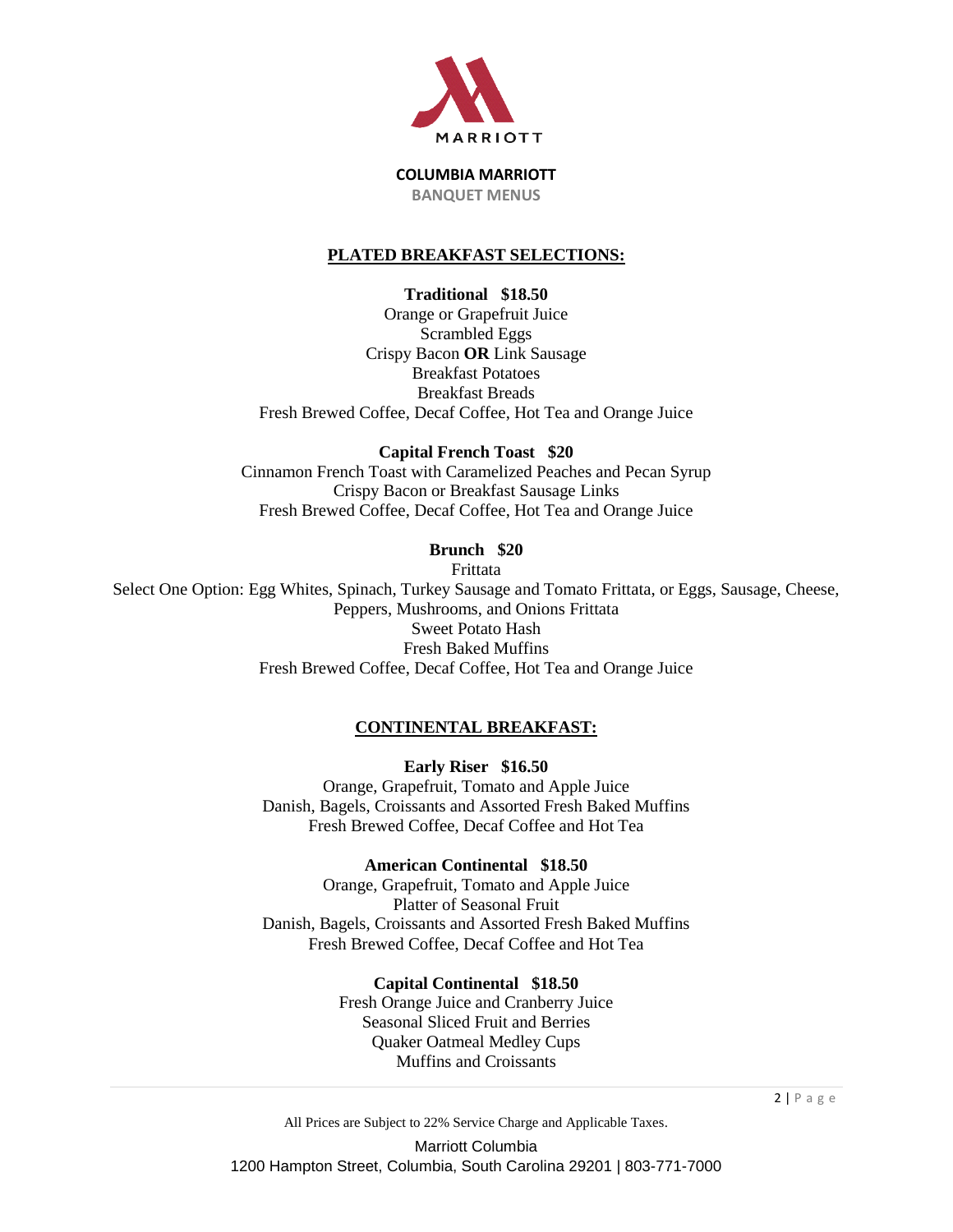

**BANQUET MENUS** Fresh Brewed Coffee, Decaf Coffee, and Hot Tea

# **Quick Breakfast \$19.50**

Fresh Orange Juice and Cranberry Juice Seasonal Sliced Fruit and Berries Breakfast Burrito with Sausage, Eggs, Cheese, Peppers, Onions, and Tomatoes Seasoned Tots Fresh Brewed Coffee, Decaf Coffee, and Hot Tea

**Ala Carte Items:** Coffee Cakes/Croissants/Muffins/Danish/Bagles **\$43.50 per dozen** Granola Parfaits **\$55.25 per dozen** Individual Yogurts **\$4.50 each**

## **Stations (\* = attendant required)**

**\***Belgian Waffle Station **\$5 \***Omelet Station **\$7** Grits Station with Scallions, Cheese, Sausage, and Bacon **\$6** Fresh Fruit Smoothie Bar **\$8**

Attendant at \$100 per Station

## **BREAKS:**

## **Bakers Bunch \$15.50**

Chocolate Croissants Blueberry Muffins Apple Strudel Assorted Soft Drinks Bottled Water Fresh Brewed Coffee, Decaf Coffee and Hot Tea

## **Brain Food \$15.50**

Granola and Multi Grain Bars Yogurt Parfaits Seasonal Whole Fruits Bottled Water Assorted Bottled Juices Fresh Brewed Coffee, Decaf Coffee and Hot Tea

All Prices are Subject to 22% Service Charge and Applicable Taxes. Marriott Columbia 1200 Hampton Street, Columbia, South Carolina 29201 | 803-771-7000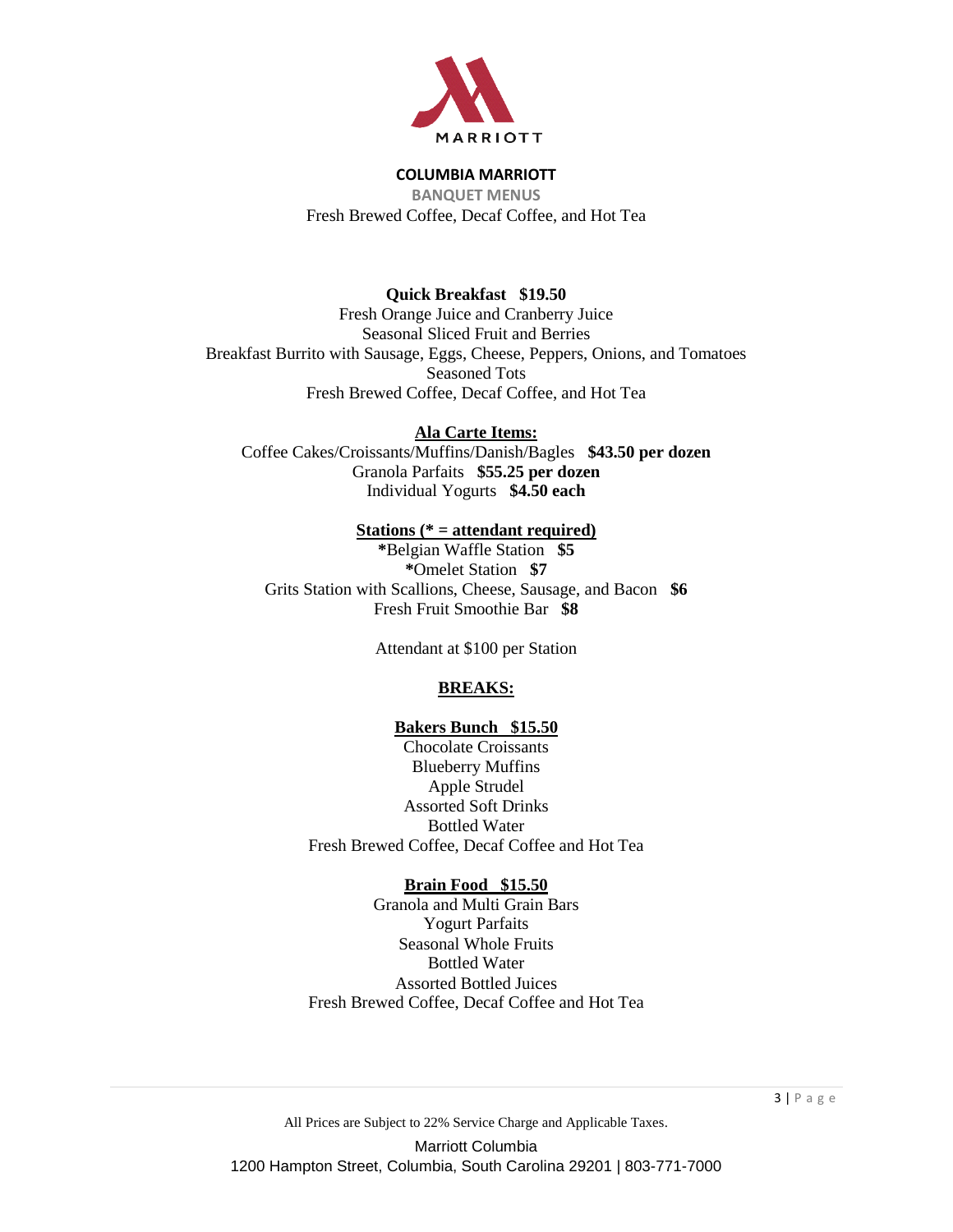

## **The Cookie Monster \$16.25**

Gourmet Cookies to Include: White Chocolate Macadamia Nut Chocolate Chip M&M Peanut Butter Oatmeal Raisin Regular and Chocolate Milk Coffee, Decaffeinated Coffee & Hot Tea

#### **Chocolate Explosion \$15.50**

Gourmet Brownies Chocolate Covered Strawberries Oreo Cookies Twix, Snickers and Kit Kat Candy Bars Regular and Chocolate Milk Fresh Brewed Coffee, Decaf Coffee and Tea

#### **The Siesta \$16**

Tortilla Chips, Guacamole, and choice of Pico de Gallo or Black Bean & Corn Salsa Hot Queso Churros Bottled Waters Assorted Soft Drinks Margarita Shots (Optional - \$2 Upcharge)

#### **The Energizer \$15.50**

Mixed Nuts Pretzels Energy Bars Bottle Spring Water Gatorade Regular and Sugar Free Red Bulls Coffee, Decaffeinated Coffee & Hot Tea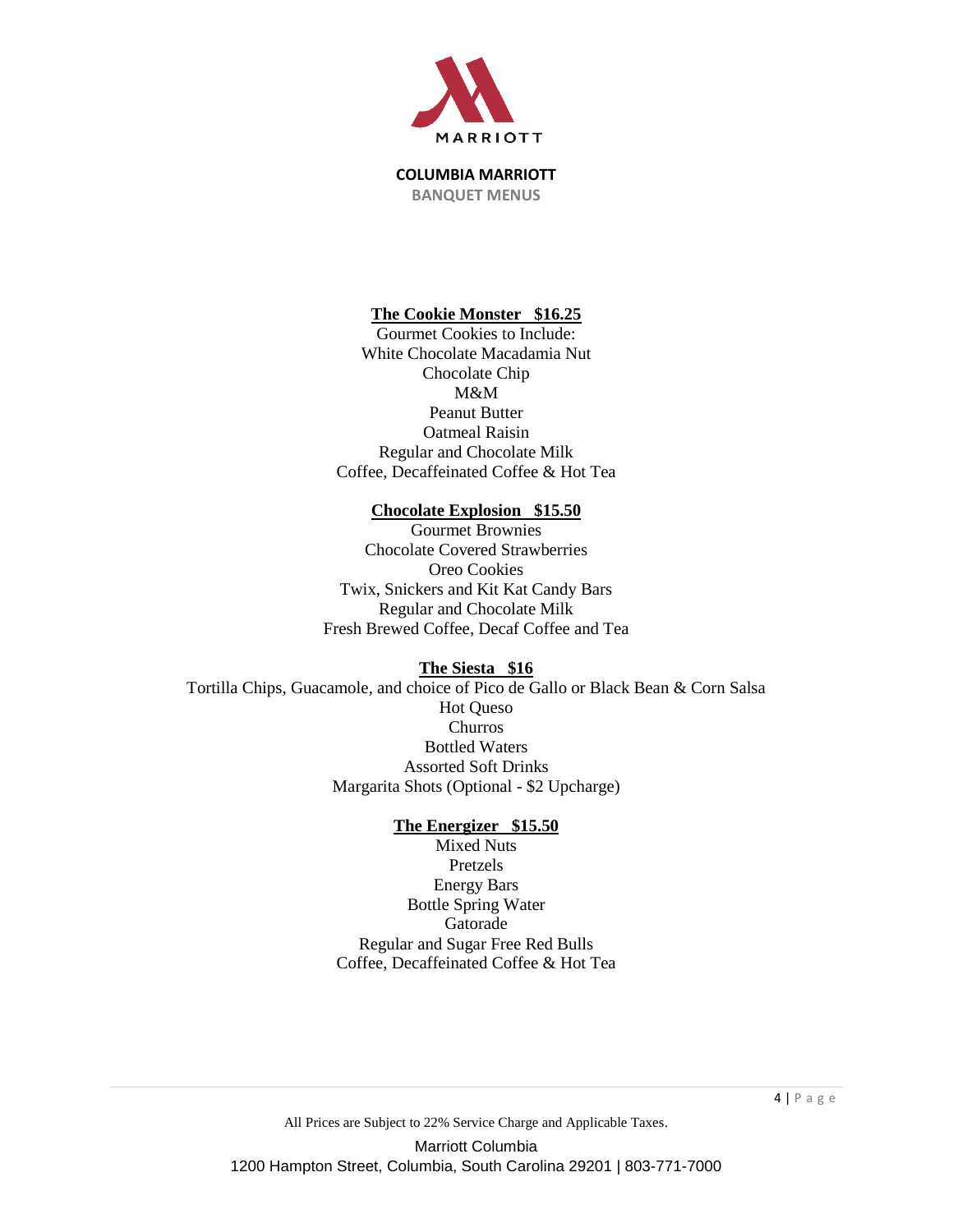

#### **Make Your Own Trail Mix \$12**

Select any 8 items, \$3 more per guest for each additional item Cheez-It Crackers Peanuts Cashews Almonds Yogurt-Covered Raisins Chocolate Chips Peanut Butter Chips Butterscotch Chips White Chocolate Chips M&M's Mini-Pretzels Mini-Marshmallows Dried Bananas Dried Cranberries Dried Blueberries Dried Cherries Dried Pineapple Dried Apple

#### **All Day Beverage Break (Up to 8 Hours) \$18.50**

Assorted Soft Drinks Bottled Water Fresh Brewed Coffee, Decaf Coffee and Tea

## **Create Your Own Break I \$8 Select Any Two Items**

Assorted Danish Assorted Muffins Assorted Bagels with Cream Cheese Whole Fresh Fruit (Apples, Oranges and Bananas) Chocolate Dipped Strawberries Assorted Freshly Baked Cookies Potato Chips or Pretzels or Buttered Popcorn Tortilla Chips and Salsa Soft Pretzels with Yellow Mustard

All Prices are Subject to 22% Service Charge and Applicable Taxes. Marriott Columbia 1200 Hampton Street, Columbia, South Carolina 29201 | 803-771-7000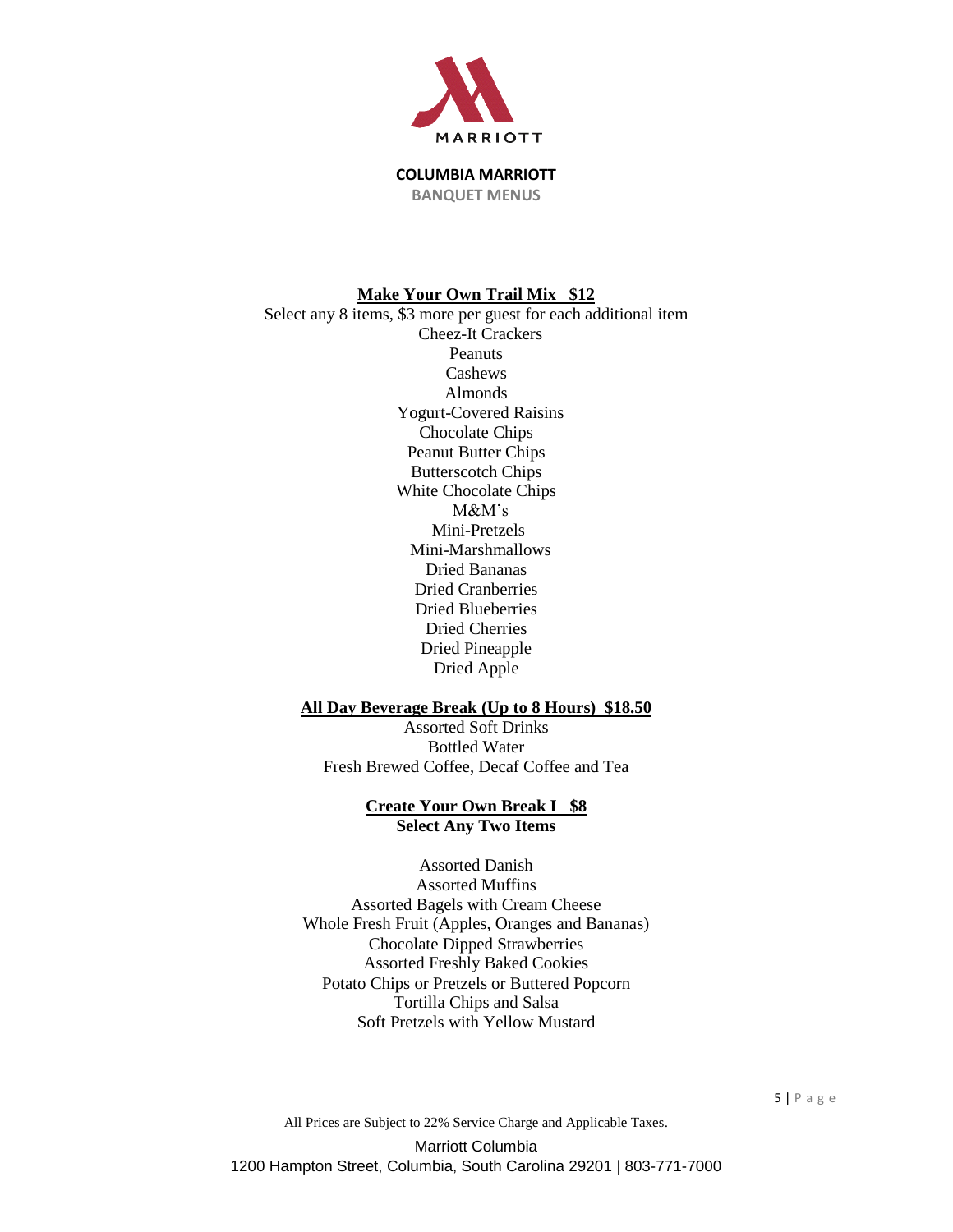

## **Create Your Own Break II \$10 Select Any Two Items**

Bacon, Egg and Cheese Biscuit Ham, Egg and Cheese Croissant Domestic Cheese Display Vegetable Crudité with Ranch or Onion Dip Seasonal Sliced Fresh Fruit and Berries Assorted Candy Bars Energy Bars Beef and Turkey Jerky Hummus, Pita Chips and Vegetables

## **Ala Carte Beverages**

Fresh Brewed Coffee, Decaf Coffee and Hot Tea **\$52 per gallon** Bottled Juice **\$4.50 each** Assorted Soft Drinks or Bottled Water **\$3.50 each** Iced Tea or Lemonade or Fruit Punch **\$38 per gallon** Energy Drinks **\$6 each** Sports Drinks **\$6 each** Infused Water (Citrus or Cucumber-Mint) **\$10 per carafe**

## **PLATED LUNCH SELECTIONS:**

**Salads:**

Garden Green Salad OR Spinach Salad, Red Onion, Bacon, Goat Cheese, Tomato, Marinated Portobello, Bacon Vinaigrette OR Wedge Salad, Tomato, Bacon Crumbles, Balsamic Reduction and Blue Cheese Dressing OR Mixed Greens, Radicchio, Candied Pecans, Pickled Onion, Clemson Blue Cheese and White Balsamic Vinaigrette

> Onion Crusted Sautéed Chicken Breast with Dijon Thyme Cream **\$32.25** Peppercorn Lime Chicken, Honey Tequila Glaze, Mango Tomato Relish **\$32.25** Garlic Lemon Chicken, Tomato-Caper Relish **\$32.25** Pecan Crusted Chicken with Bourbon Cream **\$33** Buttermilk Fried Chicken Breast with Truffled Sawmill Gravy **\$33** Cedar Plank Salmon with Citrus Chorizo Beurre Blanc **\$32.25** Pecan Crusted Trout, Lemon Chervil Cream **\$33**

All Prices are Subject to 22% Service Charge and Applicable Taxes.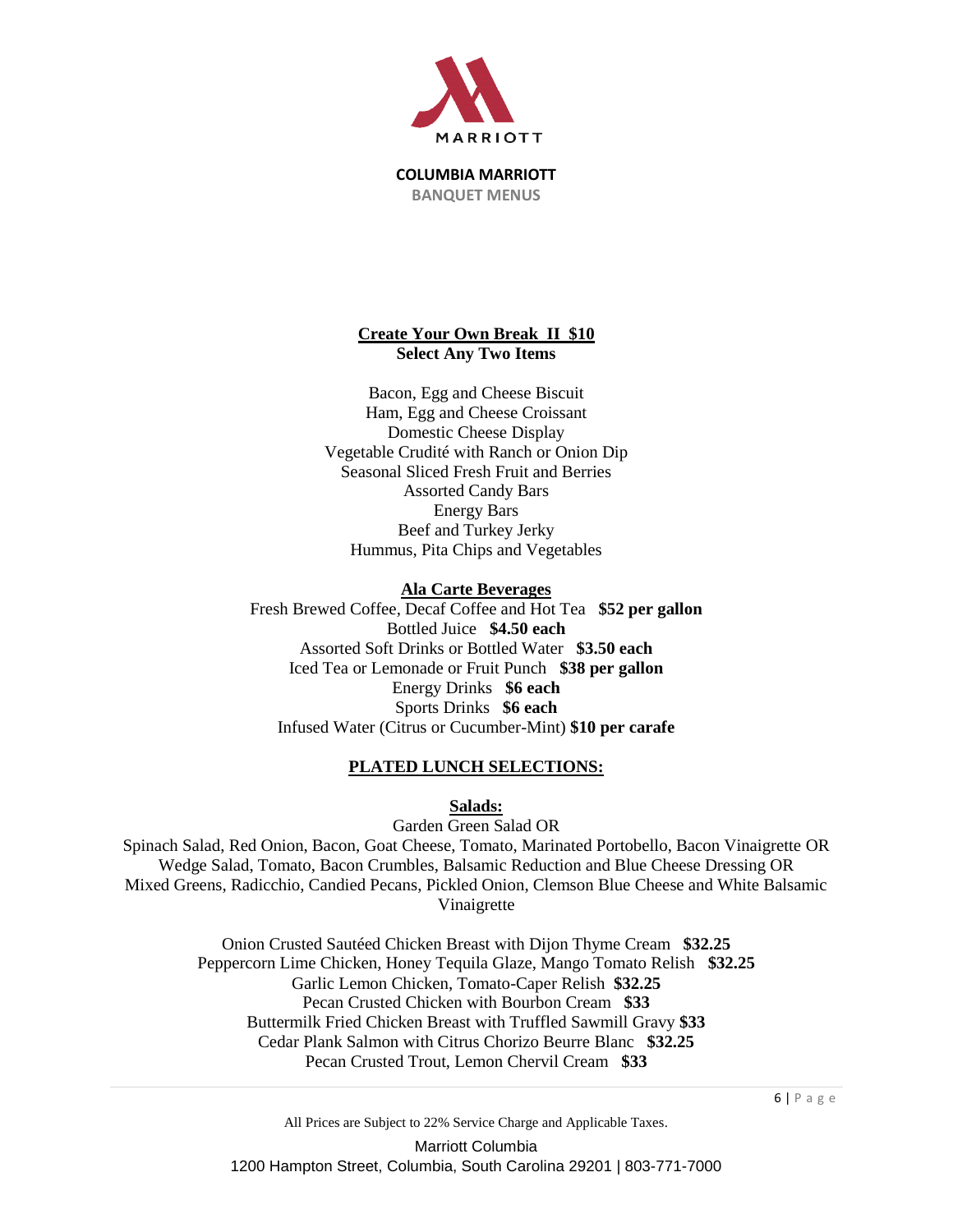

**BANQUET MENUS**

Garlic & Herb Grilled Filet of Beef with Tarragon Cream & Caramelized Onions **\$35** Sesame Ginger London Broil with Soy Glaze **\$29** Chili Smoked Pork Loin, Mango Jalapeno Chutney **\$30** Shrimp and Grits with Tomatoes, Mushrooms, Parmesan, and Tasso Cream Sauce **\$33**

Brown Sugar Topped Sweet Potato **Over Roasted Vegetables** Midlands' Macaroni and Cheese Caramelized Cauliflower

## **Starch Sides Vegetable Sides**

Wild Rice Pilaf Steamed Asparagus (\$1 extra) Rosemary Roasted New Potatoes **Ham Hock Braised Collard Greens**  Garlic Roasted Mashed Potatoes Sautèed Broccolini and Grape Tomatoes Wheatberry and Quinoa Roasted Brussel Sprouts with Bacon, CousCous Red Onion and Balsamic .

## **Dessert Selections**

Salted Caramel Pecan Chocolate Bundt Cake Strawberry Shortcake (made with Duke's Pound Cake) Oreo Chocolate Mousse Salted Caramel Vanilla Crunch Cake Bourbon Pecan Pie Pretzel Crusted Chocolate Brownie paired with a Chocolate Mousse Cup (\$1 extra)

## **PLATED SALAD AND SANDWICH LUNCH SELECTIONS:**

**Only Wraps and Sandwiches Include your choice of Roasted Red Potato Salad, Wheatberry Quinoa Salad, or House Made Pasta Salad and Dessert Fresh Brewed Coffee, Decaf Coffee and Iced Tea**

**Club Sandwich \$22**

Ham and Turkey Club with Bacon, Arugula, and Provolone Cheese on Sourdough

**Southern Chicken Wrap \$22**

Fried Chicken Breast, Cheddar Cheese, Bacon, Lettuce, Tomato and Habanero Pepper Jelly

**Grilled Vegetable Wrap \$22**

Zucchini, Squash, Portobello Mushroom and Roasted Red Pepper with Garlic Hummus Spread

**Roast Beef Sandwich \$22**

Roast Beef and Monterey Jack Cheese on a Kaiser Roll with Horseradish Sauce

# **Chicken Breast Sandwich \$22**

Herb Marinated Chicken Breast with Vidalia Onion Marmalade and Smoked Gouda Cheese on Focaccia

7 | P a g e

All Prices are Subject to 22% Service Charge and Applicable Taxes.

Marriott Columbia

1200 Hampton Street, Columbia, South Carolina 29201 | 803-771-7000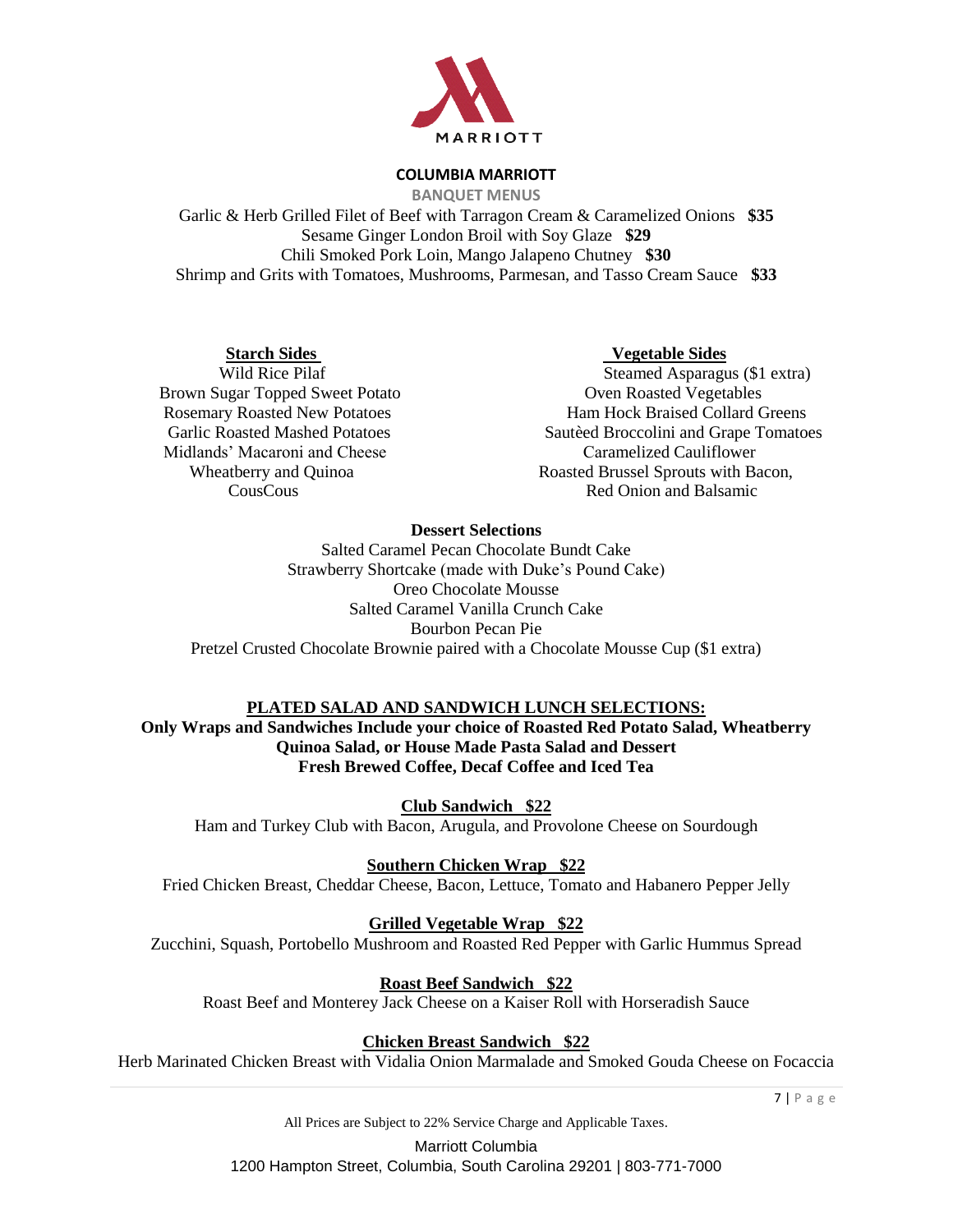

**BANQUET MENUS**

# **Asian Chicken Salad \$25**

Napa Cabbage, Mandarin Oranges, Spicy Almonds, Fried Wontons, Bell Pepper and Sesame Ginger Dressing topped with Grilled Chicken Dinner Rolls

## **Caesar Salad \$27**

Romaine Lettuce, Parmesan Garlic Croutons, Caesar Dressing, Shaved Parmesan Cheese Topped with Choice of : Grilled Chicken **OR** Grilled Shrimp **OR** Fillet of Salmon

Served with Dinner Rolls

## **Grilled Salmon Salad \$29**

Mixed Field Greens, Grilled Salmon, Grilled Asparagus, Blistered Grape Tomatoes & Citrus Vinaigrette Served with Dinner Rolls

## **Dessert Selections**

Salted Caramel Pecan Chocolate Bundt Cake Strawberry Shortcake (made with Duke's Pound Cake) Oreo Chocolate Mousse Salted Caramel Vanilla Crunch Cake Bourbon Pecan Pie

## **LUNCH BUFFET SELECTIONS:**

All Buffet functions under thirty (30) persons are subject to a \$7.50 per person surcharge.

## **Deli Express \$28.75**

Fresh Fruit Salad Spicy Potato Salad Cole Slaw Roasted Breast of Turkey, Sliced Roast Beef & Shaved Ham Cheddar, Swiss & American Cheeses Wheat & Rye Bread, Multi-Grain Rolls, Kaiser Rolls & Pretzel Rolls Tomatoes, Pickles Lite Mayonnaise, Specialty Mustards, Dijonnaise, Horseradish & Peppercorn Individual Bags of Chips and Pretzels

All Prices are Subject to 22% Service Charge and Applicable Taxes.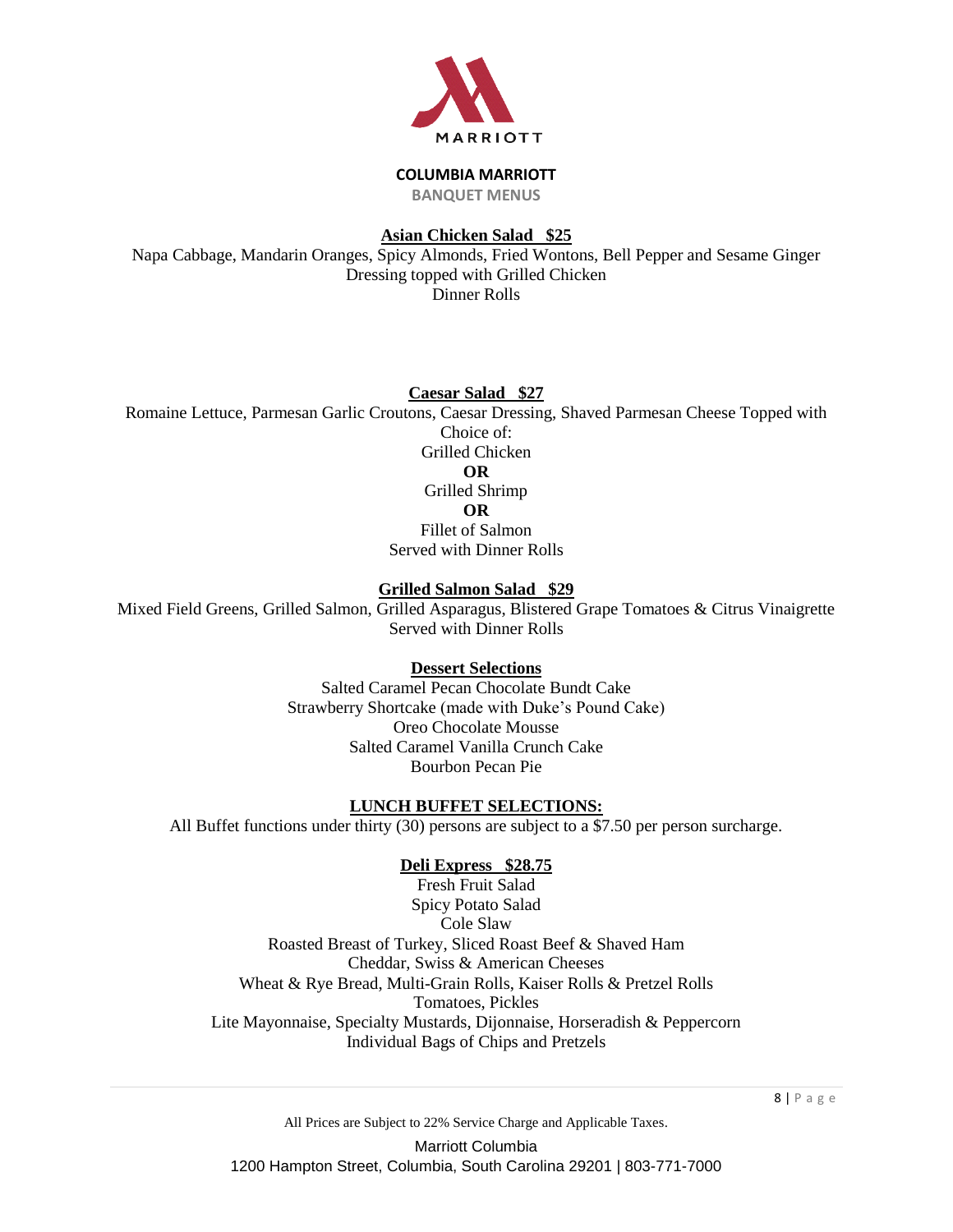

**BANQUET MENUS** Individual Mini Desserts: Mini Cheesecakes, Mini Pastries, Mini Eclairs, Chocolate Covered **Strawberries** Coffee, Decaffeinated Coffee, Sweet Iced Tea

## **Soup and Salad Buffet \$28**

Smoked Tomato Bisque and Chicken Noodle Soup Mixed Field Greens, Heirloom Spinach, Romaine Lettuce, Sliced Grilled Chicken, Ham, Turkey, Grape Tomatoes, Cucumber, Carrot, Mushroom, Shredded Cheddar Cheese, Garlic Croutons, and Bacon Ranch and Italian Dressings Grilled Cheese Sandwiches Warm Assorted Rolls and Butter Key Lime Tart and Chocolate Bundt Cake Fresh Brewed Coffee, Decaf Coffee and Iced Tea

## **The Wallstreet \$31**

Chef's Soup of the Day Garden Green Salad with Dressing Selections Cole Slaw Spicy Potato Salad Albacore Tuna Salad Chicken Salad Sliced Oven Roasted Turkey, Sliced Roast Beef, Sliced Genoa Salami & Shaved Ham Wheat & Rye Bread, Multi-Grain Rolls, Kaiser Rolls & Pretzel Rolls Sliced Swiss, American & Cheddar Cheese Tomatoes, Onions, Kosher Pickles & Black Olives Lite Mayonnaise, Specialty Mustards, Dijonnaise, Horseradish & Peppercorn Individual Bags of Chips and Pretzels Individual Mini Desserts: Mini Cheesecakes, Mini Pastries, Mini Eclairs, Chocolate Covered **Strawberries** Fresh Brewed Coffee, Decaf Coffee and Iced Tea

#### **Chicken and Biscuits \$35**

Chopped Salad, Tomato, Red Onion, Cucumber, Cheesy Croutons with Ranch and Warm Bacon Vinaigrette Fried Chicken Midlands BBQ Pulled Pork Macaroni and Cheese Collard Greens

9 | P a g e

All Prices are Subject to 22% Service Charge and Applicable Taxes.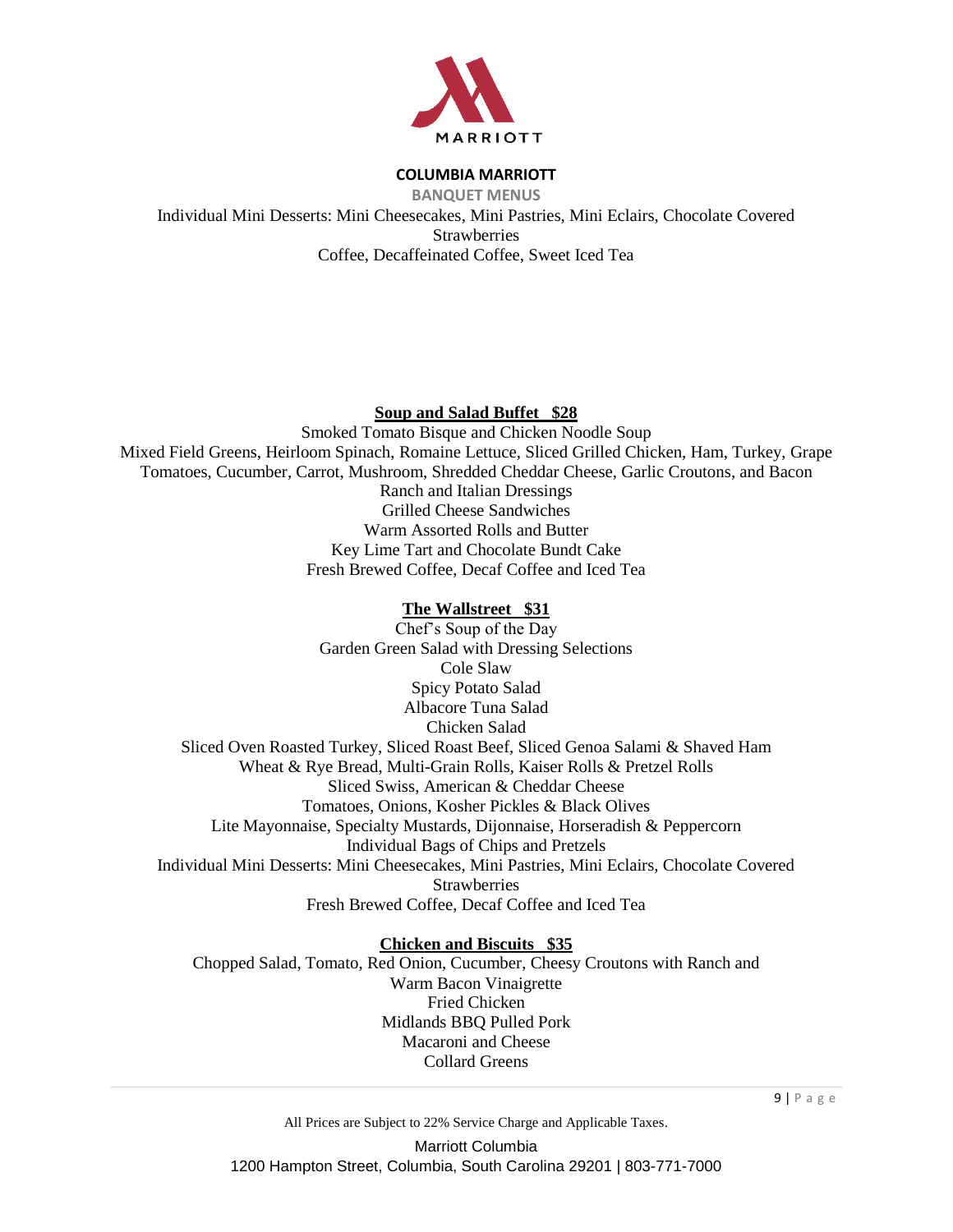

**BANQUET MENUS** Fried Okra Freshly Baked Biscuits with Whipped Honey Butter Peach Cobbler and Pecan Pie Fresh Brewed Coffee, Decaf Coffee and Iced Tea

## **Carolina BBQ \$35**

Spinach Salad with Red Onion, Mushrooms, Tomatoes, Cucumber with Honey Mustard And Bacon Vinaigrette Southern Style Potato Salad Cole Slaw Midlands BBQ Chicken Smoked Beef Brisket Brown Sugar and Bacon Baked Beans Garlic Butter Corn on the Cob Jalapeno Cornbread Muffins Apple Cobbler and Carrot Cake Fresh Brewed Coffee, Decaf Coffee and Iced Tea

## **Little Italy Buffet \$36.75**

Vegetable Minestrone Classic Caesar Salad Caprese Salad Balsamic Grilled Vegetables Tri-Colored Tortellini Alfredo Grilled Italian Sausage and Peppers Chicken Parmesan Hard & Soft Italian Breads and Oil Tiramisu with Kahlua Cream, Biscotti & Cannoli's Fresh Brewed Coffee, Decaf Coffee and Iced Tea

#### **South of the Border \$36.75**

Mixed Greens

Taco Bar: Ground Beef, Shredded Chicken, Shredded Lettuce and Cheese, Guacamole, Pico de Gallo, Sour Cream, Jalapeno Peppers, Green Onions, Diced Tomatoes, Black Beans, Flour Tortillas Mini Chicken Burrito Spanish Style Rice Cinnamon Sugar Churros and Kahlua Chocolate Mousse Fresh Brewed Coffee, Decaf Coffee and Iced Tea

10 | P a g e

All Prices are Subject to 22% Service Charge and Applicable Taxes. Marriott Columbia 1200 Hampton Street, Columbia, South Carolina 29201 | 803-771-7000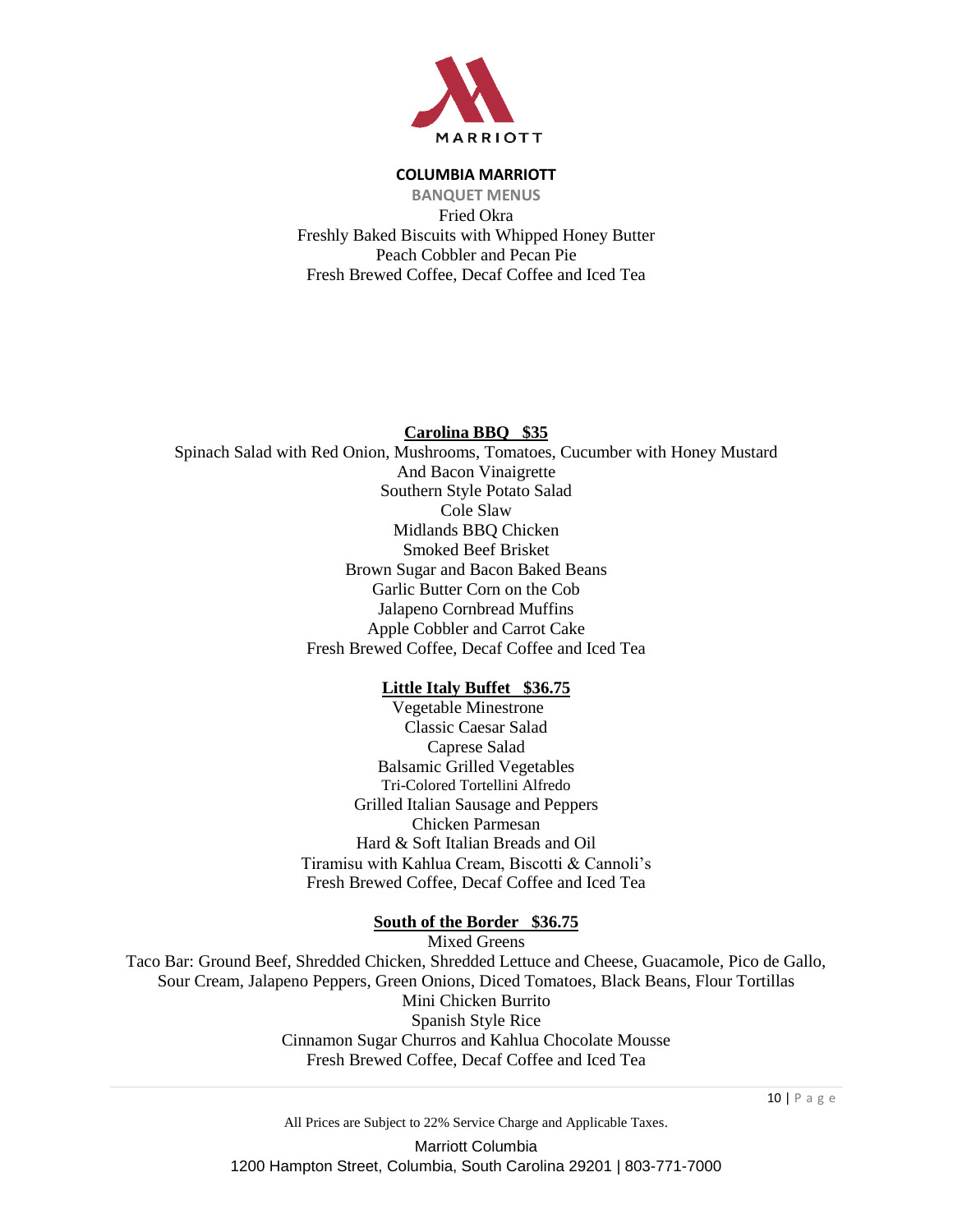

**BANQUET MENUS**

# **Oriental Express \$36.75**

Mizuna Greens with Bamboo Shoots, Water Chestnuts, Sugar Snap Peas, Cashews and Fried Wontons with Sesame Ginger Dressing Crispy Fried Chicken with Sweet and Sour Sauce Beef and Broccoli with a Teriyaki Glaze Stir Fry Vegetables Egg Rolls with Hot Mustard and Garlic Soy Sauce Pork Fried Rice Fortune Cookies Fresh Brewed Coffee, Decaf Coffee and Iced Tea

# **PLATED DINNER SELECTIONS:**

*Plated Dinners include your choice of Salad, Starch and Vegetable Sides & Dessert Appetizer course can be added for an additional \$12 to the entree price per person Rolls and Butter Fresh Brewed Coffee, Decaf Coffee and Iced Tea*

# **Salads:**

Garden Green Salad

Spinach Salad, Red Onion, Bacon, Goat Cheese, Tomato, Marinated Portobello, Bacon Vinaigrette Wedge Salad, Tomato, Bacon Crumbles, Balsamic Reduction and Blue Cheese Dressing Mixed Greens, Radicchio, Candied Pecans, Pickled Onion, Clemson Blue Cheese and White Balsamic Vinaigrette

## **Appetizers:**

Shrimp Scampi over Angel Hair Seared Pork Belly, Bourbon BBQ Glaze, over Sweet Potato Puree Crab Cakes with a Tomato, Corn, Leek, Black-eyed Pea Succotash Sashimi Tuna and Seaweed Salad Bacon-wrapped Seared Scallops over Corn Salsa Shrimp and Scallop Ceviche in a Martini Glass

# **Entrees:**

Chicken Wellington, Boneless Breast Chicken, Mushroom Duxelle, Wrapped in Puff Pastry & Baked **\$40** Chicken Oscar, Breast Chicken, Lump Crabmeat, Crowned with Asparagus & Béarnaise Sauce **\$40** Onion Crusted Sautéed Chicken Breast with Dijon Thyme Cream **\$36** Grilled Breast of Chicken with Roasted Garlic & Rosemary Beurre Blanc **\$36**

Grilled Chicken Breast and Pan Seared Salmon with Roasted Garlic Beurre Blanc **\$43** Grilled Chicken Breast and Filet Mignon with Mushroom and Peppercorn Cream **\$49** Grilled Rib Eye with Truffle Butter **\$49** Filet Mignon and Crab Cake with Herb Butter **\$52** Filet Mignon with Roasted Garlic & Rosemary Beurre Blanc **\$65**

11 | P a g e

All Prices are Subject to 22% Service Charge and Applicable Taxes.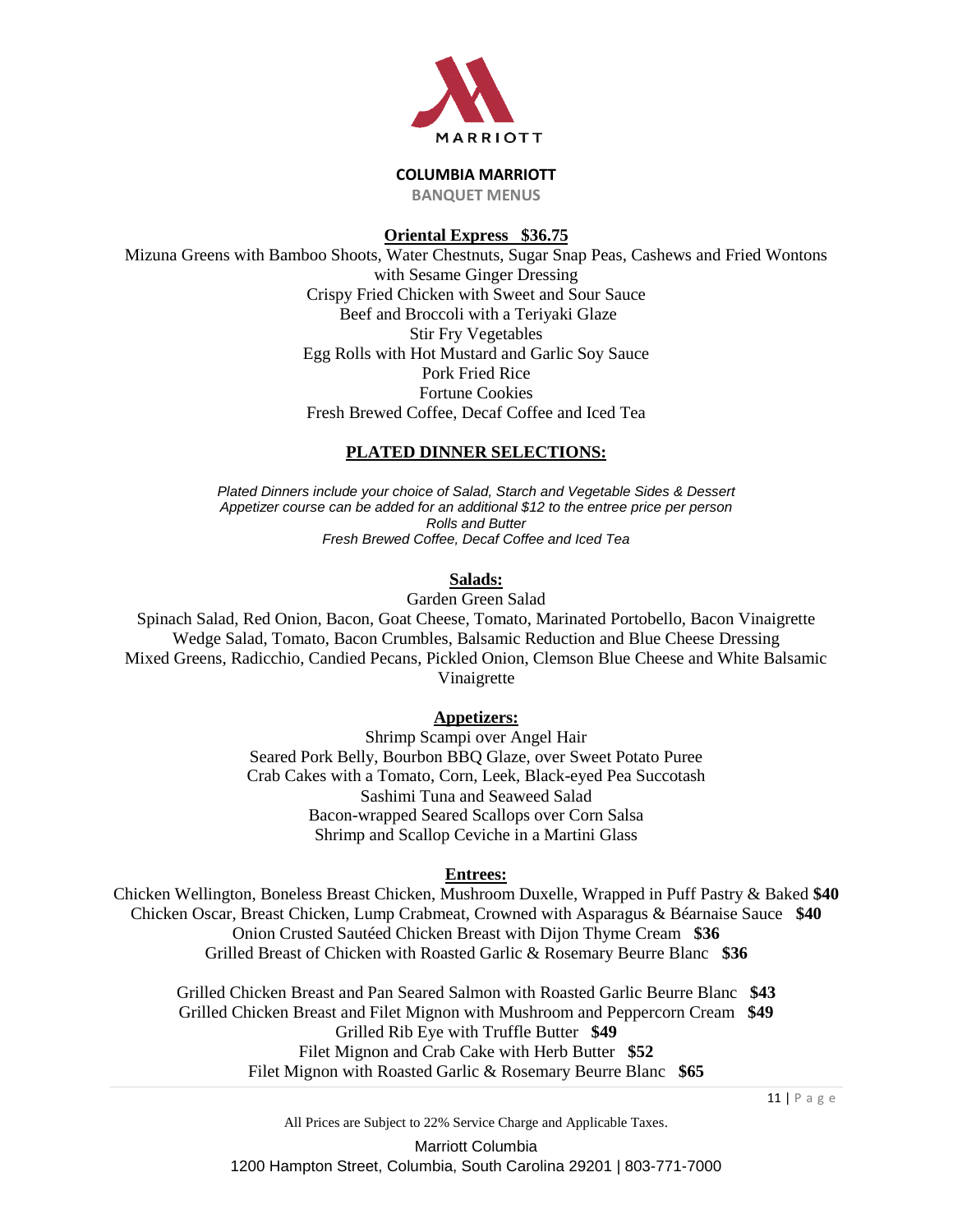

**BANQUET MENUS** Filet Mignon with Roasted Shallot Sauce and Shrimp Scampi **\$52** Filet Mignon with Truffle Butter and Grilled Salmon with Lemon Chive Beurre Blanc **\$52** New York Strip with Cilantro Chimichurri **\$52** Bacon-wrapped Pork Loin in Apple Rum Beurre Blanc **\$44** London Broil Port Wine Reduction **\$38** Pecan Crusted Trout, Lemon Chervil Cream **\$38** Pan Seared Grouper with Spicy Orange Beurre Blanc **\$40** Blackened Mahi Mahi with Tropical Fruit Salsa **\$39** Grilled Atlantic Salmon on with Lemon Chive Beurre Blanc **\$37**

Portobello Stack (Vegetarian) - Marinated and grilled Portobello mushroom skewered and stacked with grilled zucchini, yellow squash and red pepper then drizzled with a balsamic reduction **\$34** Shrimp and Grits with Tomatoes, Mushrooms, Parmesan, and Tasso Cream Sauce (side options are not included with this entrée) **\$45**

## **Rice or Potato Sides Vegetable Sides**

Brown Sugar Topped Sweet Potato Ham Hock Braised Collard Greens Garlic Roasted Mashed Potatoes Caramelized Cauliflower CousCous

Wild Rice Pilaf Steamed Asparagus (\$1 extra) Tri Color Potatoes Grilled Squash and Zucchini Yukon Gold Mashed Potatoes Haricot Vert with Bacon and Onion Wild Mushroom Risotto **Over Roasted Vegetables** Rosemary Roasted New Potatoes Sauteed Broccolini and Grape Tomatoes Midlands' Macaroni and Cheese **Roasted Brussel Sprouts with Bacon** Wheatberry and Quinoa **Red Onion and Balsamic** Red Onion and Balsamic

#### **Dessert Selections**

Salted Caramel Pecan Chocolate Bundt Cake Strawberry Shortcake (made with Duke's Pound Cake) Oreo Chocolate Mousse Salted Caramel Vanilla Crunch Cake Bourbon Pecan Pie

#### **Upgrade Dessert for \$4 per person**

Deep Dish Caramel Apple Pie Chocolate Toffee Mousse Cake Crème Brule Cheesecake Raspberry and White Chocolate Cheesecake New York Style Cheesecake Duet of Chocolate Mousse Shooters Pretzel Crusted Chocolate Brownie paired with a Chocolate Mousse Cup (\$1 extra)

**Trio Plate (\$6)** – Choose 3 from: Chocolate Mousse, Oreo Chocolate Mousse, Red Velvet Mini Cupcake, Pecan Dream Bar, Rockslide Brownie, Mini Cannoli, Triple Chocolate Cake, and Tiramisu

12 | P a g e

All Prices are Subject to 22% Service Charge and Applicable Taxes.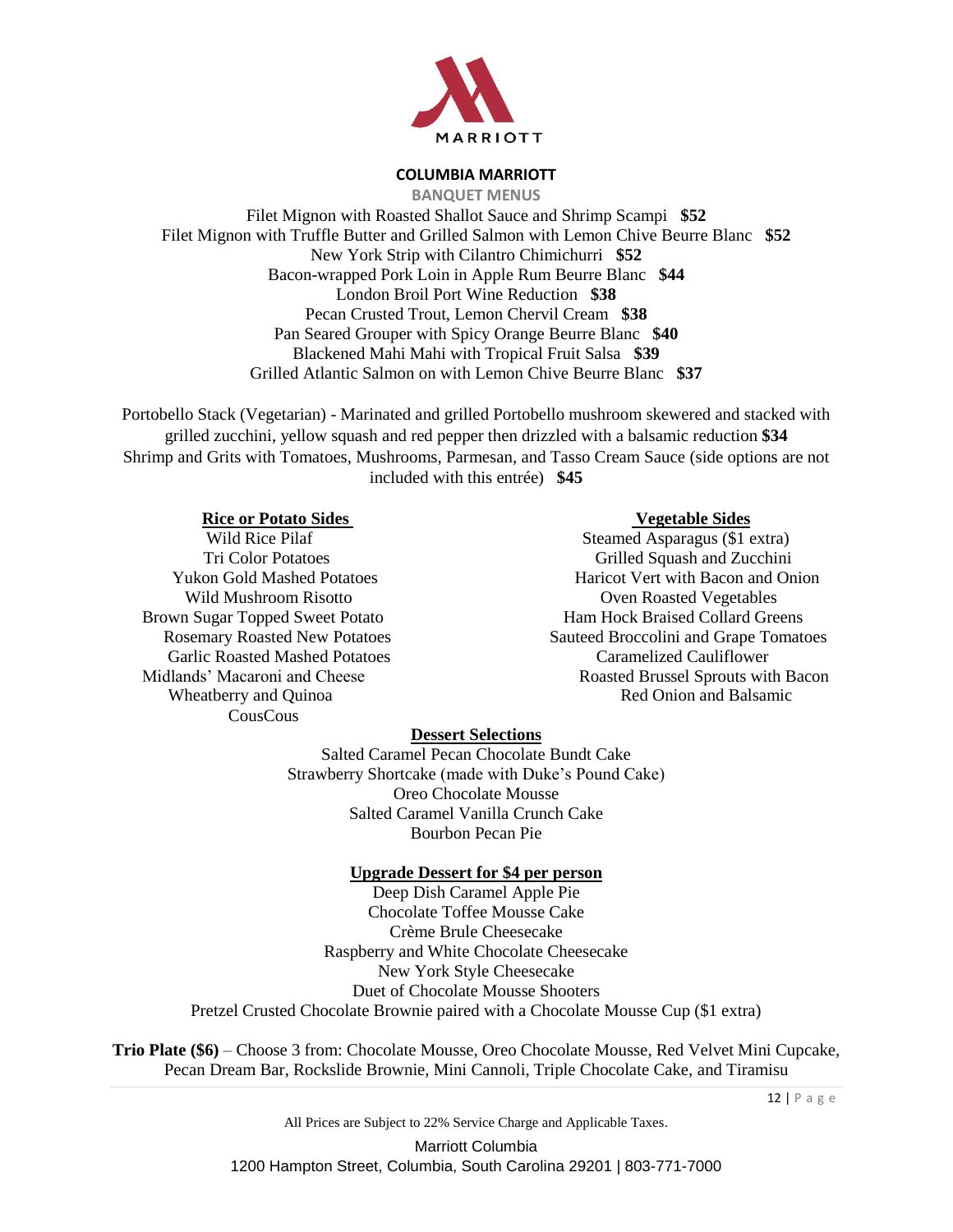

## **DINNER BUFFET SELECTIONS:**

All Buffet functions under thirty (30) persons are subject to a \$7.50 per person surcharge.

# **Dinner Buffet \$55**

Beefsteak Tomato-Sweet Onion-Maytag Bleu Cheese platter Caesar Salad Field Green Salad with Assorted Dressings Chilled Tortellini Salad

\*\*\*

# **Selection of three entrees:**

Sliced Roast New York Strip Braised Short Ribs Asian Beef Stir-Fry Apple Stuffed Pork Loin Chicken Piccata Chicken Rosemary Chicken Saltimbocca Seared Fillet of Salmon with Whole Grain Mustard Parmesan Crusted Swordfish Penne Bolognese \*\*\*

> White Cheddar Au Gratin Potatoes Wild Rice Fresh Seasonal Vegetables Warm Rolls and Butter \*\*\*

> > Cheesecake, Carrot Cake, Black Forest Cake, Bourbon Pecan Pie

## **Down Home \$46**

Spinach Salad, Mushrooms, Red Onions, Pecans and Balsamic Vinaigrette Jalapeno Corn Bread and Buttermilk Biscuits

All Prices are Subject to 22% Service Charge and Applicable Taxes.

Marriott Columbia 1200 Hampton Street, Columbia, South Carolina 29201 | 803-771-7000 13 | P a g e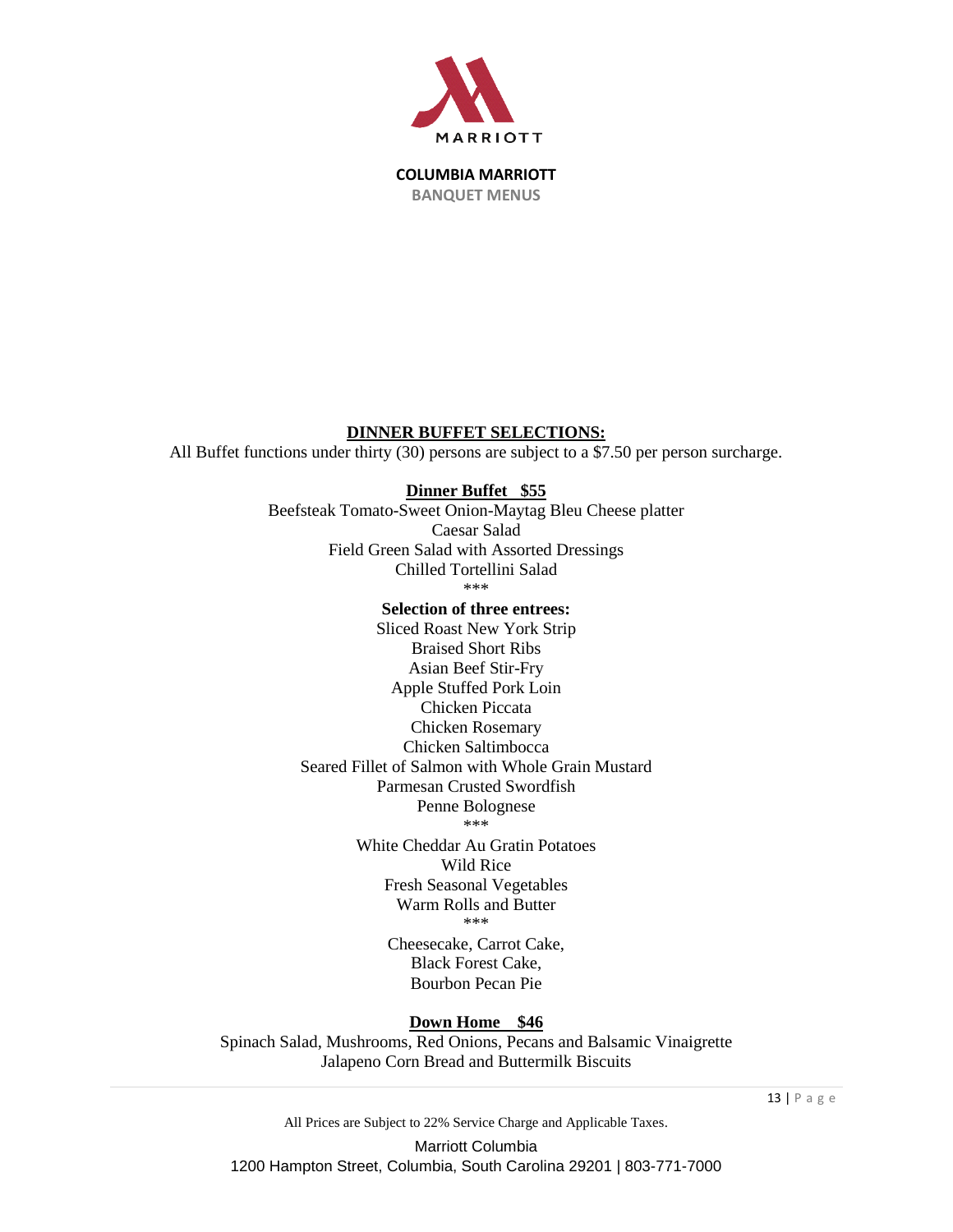

**BANQUET MENUS** Shrimp and Andouille Sausage Jambalaya Baked or Fried Chicken Honey Glazed Pork Loin Ham Hock Collard Greens Fried Green Tomatoes with Cajun Remoulade Smoked Cheddar Macaroni and Cheese Apple Pie and Peach Cobbler Fresh Brewed Coffee, Decaf Coffee and Iced Tea

#### **Southern Delights \$49**

She Crab Soup Corn Muffins and Soft Rolls Mixed Field Greens, Spiced Pecans, Crumbled Blue Cheese, Grape Tomatoes and Vidalia Onion Vinaigrette Fried Catfish with Sweet Corn Relish Blackened Chicken Breast with Maple Glaze Grilled Sirloin with Roasted Vidalia Onion Cabernet Demi-Glace Smoked Cheddar Grits Haricot Vert with Sautéed Red Pepper, Bacon and Onion Strawberry Shortcake with Whipped Cream and Red Velvet Cake Fresh Brewed Coffee, Decaf Coffee and Iced Tea

#### **Tuscan Buffet \$51**

Pasta Fagioli Soup Romaine Heart Caesar Salad Focaccia Bread and Herbed Olive Oil Tomato Caprese Salad with Balsamic Glaze Italian Sausage and Peppers Eggplant Parmesan Chicken Marsala with Portobello Mushrooms Parmesan and Basil Mashed Potatoes Balsamic Roasted Vegetables Chocolate Drizzled Cannoli's and NY Style Cheesecake Fresh Brewed Coffee, Decaf Coffee and Iced Tea

#### **Land and Sea \$54**

Shrimp and Corn Chowder Corn Bread and Soft Rolls Garden Greens with Tomatoes, Cucumbers, Red Onions, Croutons, Cheese, and Citrus Vinaigrette Coastal Shrimp and Grits Corn Dusted Fried Flounder with Mango and Black Bean Salsa

All Prices are Subject to 22% Service Charge and Applicable Taxes.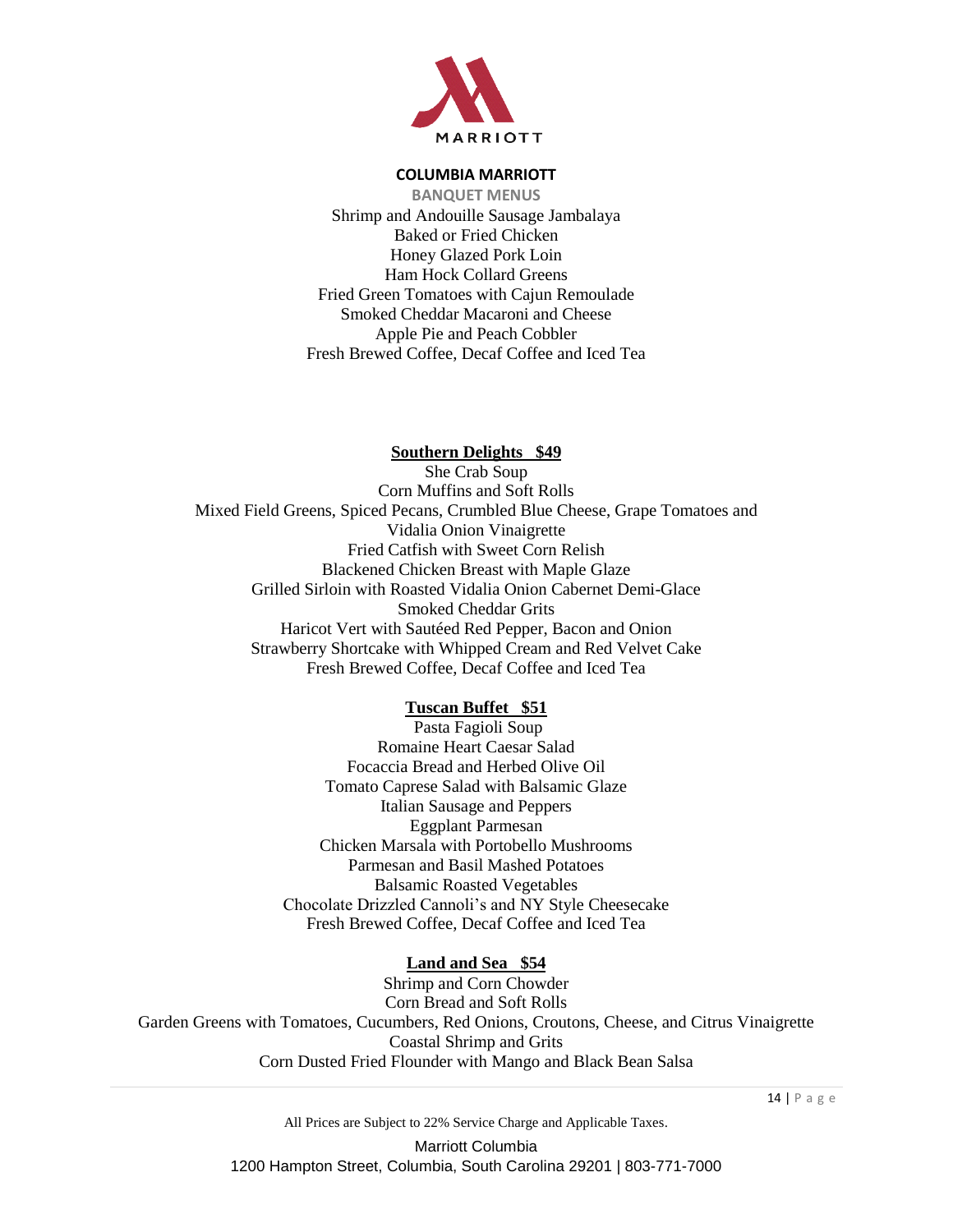

**BANQUET MENUS** Smoked Beef Brisket with Midlands' Mustard BBQ Sauce Boiled Red Potatoes with Parsley Butter Garlic Corn with Leeks Bourbon Pecan Pie and Red Velvet Cake Fresh Brewed Coffee, Decaf Coffee and Iced Tea

# **Off the Grill \$56**

Grilled Romaine Hearts with Roasted Garlic Dressing Herbed Cucumber and Blistered Tomato Salad Soft Dinner Rolls Grilled Ribeye with Brandied Mushroom and Onions Herb Marinated Grilled Chicken Breast, Grilled Corn, Andouille and Tomato Hash Grilled Atlantic Salmon with Caramelized Grilled Pineapple Salsa Grilled Portobello Mushrooms with Roasted Red Pepper and Parmesan Cheese Grilled Sweet Potato Wedges with Lime and Cilantro Key Lime Pie and Fresh Berry Tarts Fresh Brewed Coffee, Decaf Coffee and Iced Tea

# **RECEPTION DISPLAYS:**

Priced Per Person

**Sliced Fresh Fruit Tray \$7** Sliced Fresh Seasonal Fruit and Berries

**Artisan Cheese Display \$8** Imported and Domestic Cheeses presented with an Assortment of Crackers

**Harvest Vegetable Board with Dipping Sauce \$6** An Array of Fresh Garden Vegetables with Ranch and Onion Dip

**Whole Baked Brie En Croute \$5**

Filled with Raspberry and Walnuts, Served with an Assortment of Crackers and Sliced Baguette

**Hot Crab Dip \$8**

Fresh Blue Crab Dip served with an Assortment of Crackers and Sliced Baguette

15 | P a g e

All Prices are Subject to 22% Service Charge and Applicable Taxes.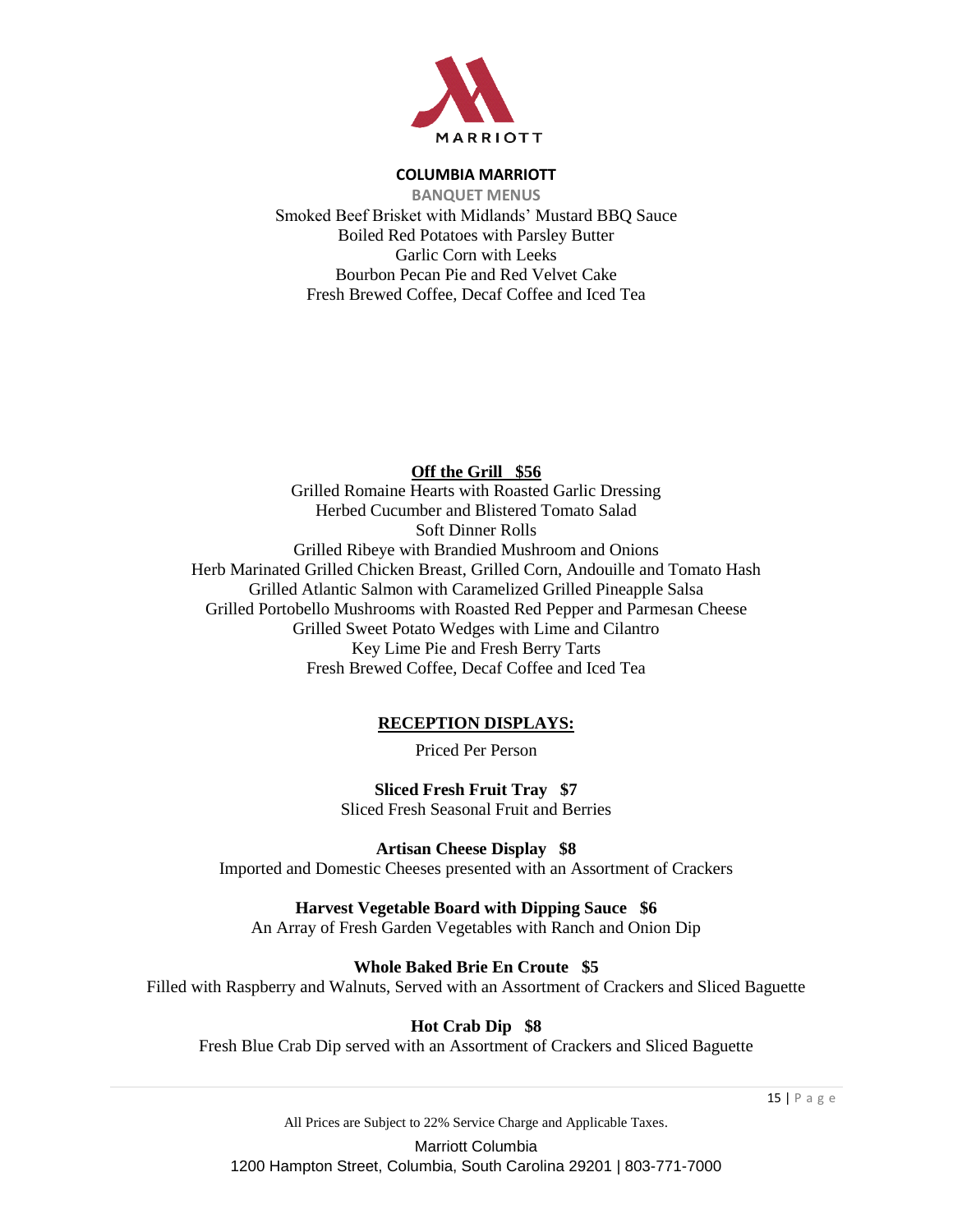

# **COLUMBIA MARRIOTT BANQUET MENUS Spinach and Artichoke Dip \$5**

Served with Sliced French Bread and Crackers

**Tri-Color Tortilla Chips \$7** Pico de Gallo, Guacamole, and Queso

**Mediterranean \$8** Hummus, Assortment of Olives, and Feta Cheese, Roasted Red Peppers with Fresh Pita

# **CHEF ATTENDED ACTION STATIONS**

(\* Indicates Stations that Require an Attendant for \$100.00. All Stations Require Minimum of 30 Guests)

**Shrimp and Grits\* \$16**

Tasso Ham, Corn, Tomato and Mushroom, Stone Ground Grits and Mini Corn Muffins

# **Chicken and Waffles\* \$15**

Buttermilk and Red Velvet Waffles, Fried Chicken Tenders, Pecans and Maple Syrup

# **Gourmet Macaroni and Cheese\* \$15**

Alfredo Cream Sauce, Cheddar and Asiago Cheese, Bacon, Mushroom, Shrimp and Scallions

# **Grits or Mashed Potato Bar \$12**

Yukon Gold Mashed Potatoes or Adluh Stone-Ground Yellow Grits (\$2 Upcharge for both items), Bacon, Cheddar, Blue Cheese, Caramelized Onions, Chives, and Sour Cream

# **Fish Taco Station\* \$17**

Grilled Mahi Mahi, Soft Flour Tortillas, Cilantro Aioli, Pico de Gallo, Guacamole, Citrus Slaw, Limes

# **Risotto Station\* \$15**

Creamy Risotto, Grilled Chicken, Wild Mushrooms, Roasted Corn and Tomatoes, Scallions, Pancetta, Green Peas and White Truffle Oil

## **Sliders Bar\* \$14**

Pulled Pork or Pork Belly BBQ, Mustard BBQ Sauce, Traditional BBQ Sauce, Chipotle BBQ Sauce, Fried Onions and Cole Slaw

**Crab Cakes\* \$16**

Lump Crab Cakes, Mango Salsa, Cilantro Corn Salsa, Citrus Remoulade and Fresh Lemons

16 | P a g e

All Prices are Subject to 22% Service Charge and Applicable Taxes.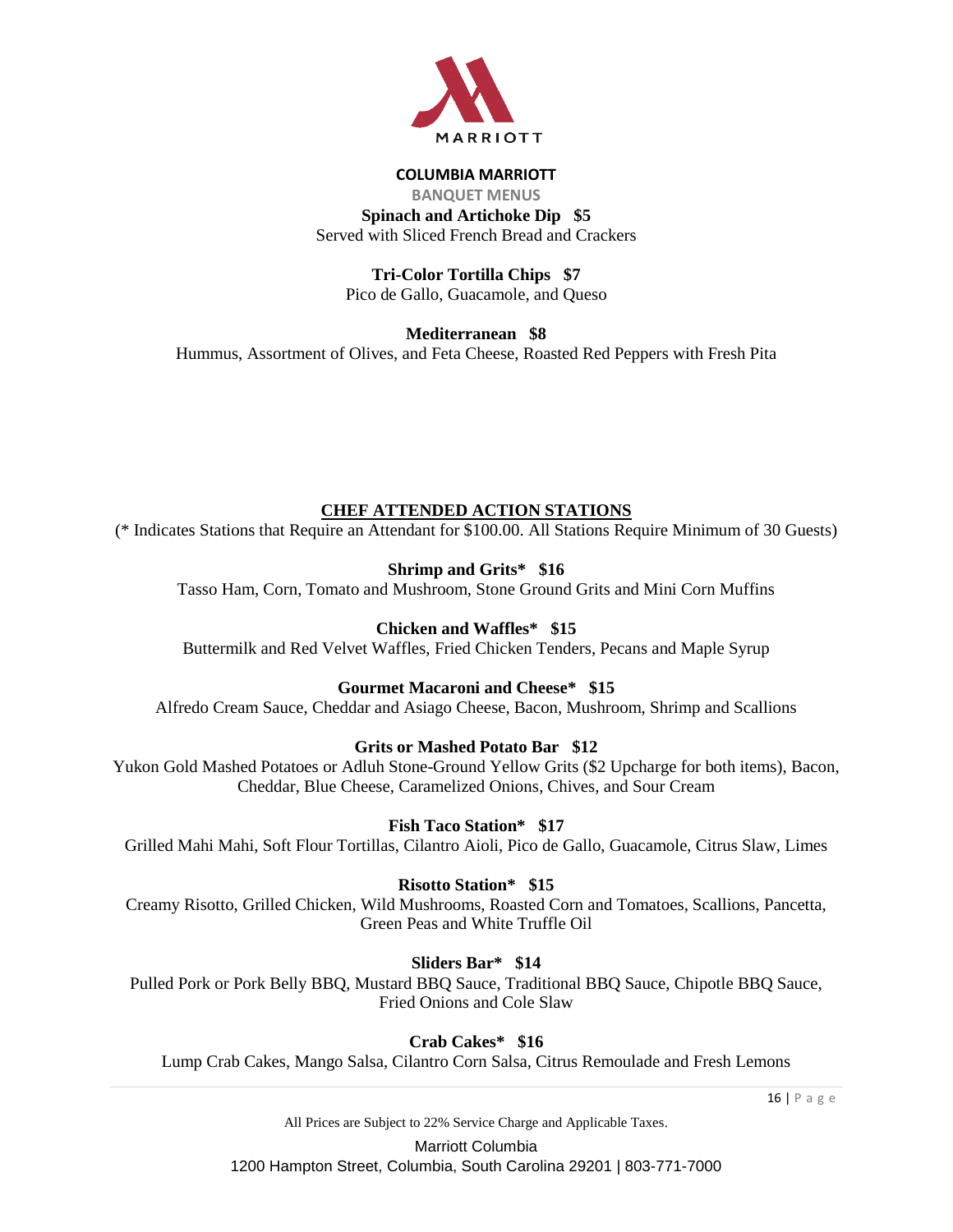

**BANQUET MENUS**

# **FROM THE CARVING BOARD:**

Carving Stations Require an Attendant for \$100.00

**Herb Crusted Top Round of Beef \$400** Served with Silver Dollar Rolls, Garlic Aioli and Horseradish Cream (Serves 50 Guests)

**Oven Roasted Turkey \$400** Served with Silver Dollar Rolls and Cranberry Chutney (Serves 40 Guests)

# **Garlic and Rosemary Prime Rib \$450**

Served with Silver Dollar Rolls, Horseradish Cream and Au jus (Serves 40 Guests)

**Baked Sugar Cured Virginia Ham \$400** Served Silver Dollar Rolls, Molasses Citrus Glaze, Vidalia Onion Relish & Dijonnaise (Serves 50 Guests)

**Rosemary and Peppercorn Crusted Whole Beef Tenderloin \$500** Served with Silver Dollar Rolls and Roasted Tomato Chutney (Serves 25 Guests)

**Herb Roasted Pork Loin \$400** Served with Silver Dollar Rolls and Apple and Onion Rum Sauce (Serves 30 Guests)

# **HORS D'OEUVRES:**

**Cold Selections: 50 piece minimum on each item**

**\$200 per 50 piece order** Grape Tomato and Fresh Mozzarella Spear with Basil Cherry Tomato filled with Pimento Cheese Chicken Salad on Cucumber Vegetable Crudité Shooter with Ranch Dip Spinach and Boursin Phyllo Cup

> **\$250 per 50 piece order** Asparagus Tips Wrapped in Prosciutto

All Prices are Subject to 22% Service Charge and Applicable Taxes. Marriott Columbia 1200 Hampton Street, Columbia, South Carolina 29201 | 803-771-7000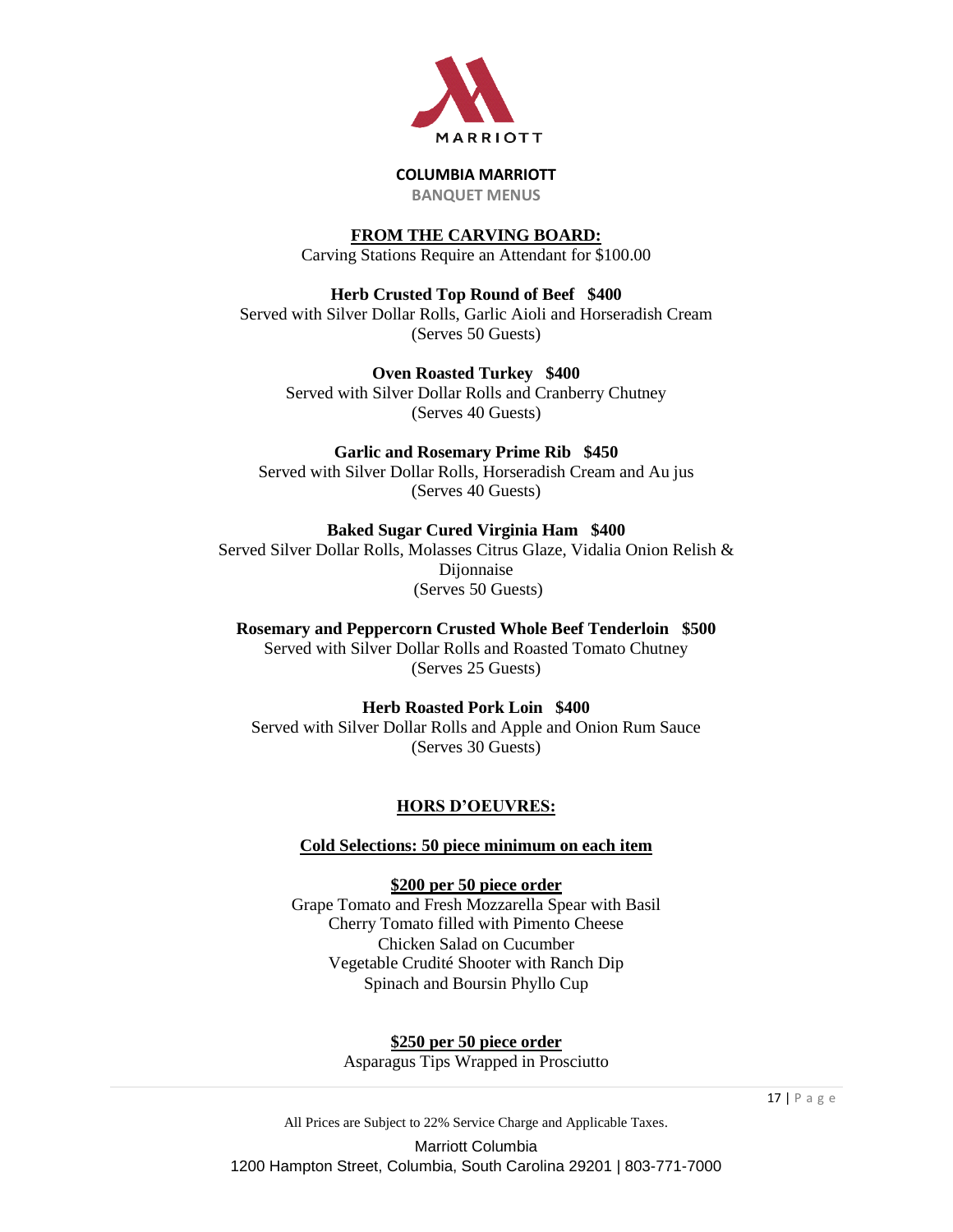

**BANQUET MENUS** Red Skin Potato Cup filled with Boursin Cheese Prosciutto and Gorgonzola Crostini Grilled Zucchini with Roasted Red Pepper and Hummus

## **\$300 per 50 piece order**

Smoked Salmon Canapé with Cream Cheese, Capers and Red Onion Relish Beef and Boursin Crostini with Caramelized Onion Jumbo Gulf Shrimp with Horseradish Chili Sauce Crab Salad and Citrus Avocado Spoons Oyster Shooters, V-8, Horseradish Cream, Vodka and Lemon Oysters on the Half Shell, Crème Fraiche and Chive

## **\$325 per 50 piece order**

Tuna Tataki Spoon Ceviche Spoon

## **Hot Selections: 50 piece minimum on each item**

#### **\$250 per 50 piece order**

Italian Sausage Wrapped Puff Pastry Hand Breaded Chicken Tenders with Peach Sauce Assorted Petit Quiche Sweet Potato Puff Spanakopita Sweet Potato and Bacon Quesadilla BBQ Pulled Pork Tarts

## **\$300 per 50 piece order**

Turkey and Apple Wood Smoked Bacon Bites Twice Baked Truffled Fingerling Potato Thai Spring Rolls with Sweet and Sour Sauce Wild Mushroom Tart with Parmesan Cheese Thai Peanut Chicken Satay Brie with Raspberry and Almond in Phyllo Breaded Artichoke Hearts with Goat Cheese Chicken Quesadilla with Pico de Gallo Peach and Brie Tart

## **\$325 per 50 piece order**

Mini Beef Wellington Mini Shrimp and Crab Cakes with Citrus Remoulade Scallops Wrapped in Bacon

All Prices are Subject to 22% Service Charge and Applicable Taxes.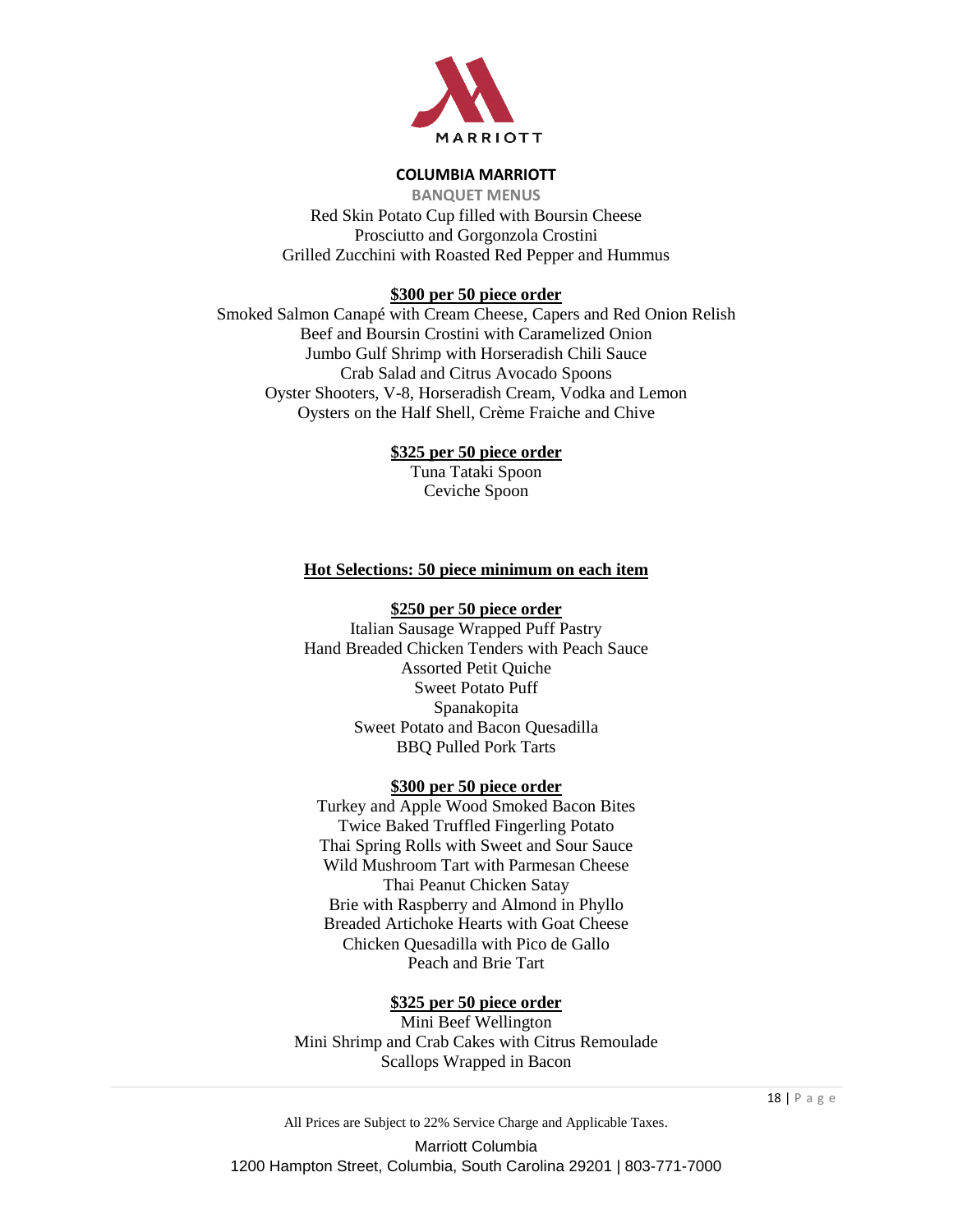

**BANQUET MENUS** Fried Green Tomatoes on Crostini with Pimento Cheese Coconut Shrimp with Orange Mustard Sauce Oysters Rockefeller Mini Lobster Cobbler

## **\$375 per 50 piece order**

Seared Scallop on Corn Salsa Pork Belly on Sweet Potato Puree

## **Sweet Hors D'oeuvres and Dessert Display**

Chocolate Covered Strawberries **\$43.75 per dozen**

Miniature Cheesecakes **\$38 per dozen**

Petit Fours Tray **\$37 per dozen**

Assorted Fresh Baked Cookies, Brownies, Dessert Bars **\$43.50 per dozen**

Miniature Chocolate Mousse Spoons **\$36 per dozen**

A Dessert Display, Assorted Cakes and Pies **\$10 per person**

#### **Pastry and Coffee \$15 per person**

Assorted Petit Fours and Chocolate Covered Strawberries with an Upgraded Coffee Station to Include Varieties of Syrups, Cinnamon Sticks, Chocolate Chips and Whipped Cream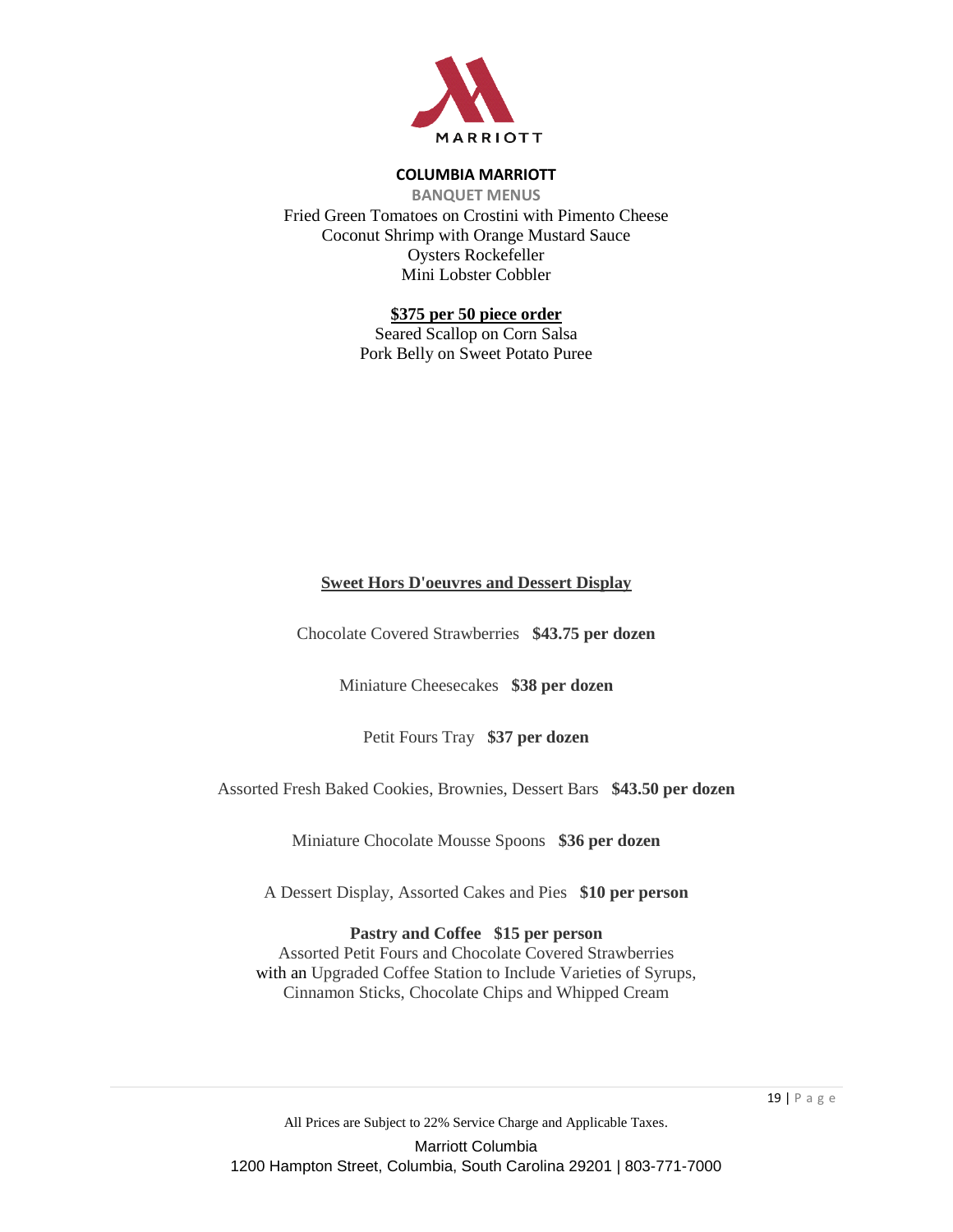

# **DOWNTOWN RECEPTION \$42**

## *Choice of Reception Display (Select Two)*

- Sliced Fruit Tray: Fresh Seasonal Fruit and Berries
- Elegant Cheese Display: Imported and Domestic Cheeses, Crackers
- Fresh Vegetable Crudité with Dipping Sauce: Garden Vegetables with Ranch & Onion Dips
- Mediterranean: Garlic and Lemon Hummus, Assortment of Olives, Roasted Red Pepper, Feta Cheese and Fresh Pita
- Hot Crab Dip: Fresh Blue Crab Dip with an Assortment of Crackers and Sliced Baguettes
- Spinach and Artichoke Dip: Served with Sliced French Bread

## **Hot or Cold Hors d'oeuvres (Select Three)**

- Spinach and Boursin Phyllo Cup
- Cherry Tomato filled with Pimento Cheese
- Chicken Salad Cucumber Slice
- Vegetable Crudité Shooter with Ranch Dip

All Prices are Subject to 22% Service Charge and Applicable Taxes.

Marriott Columbia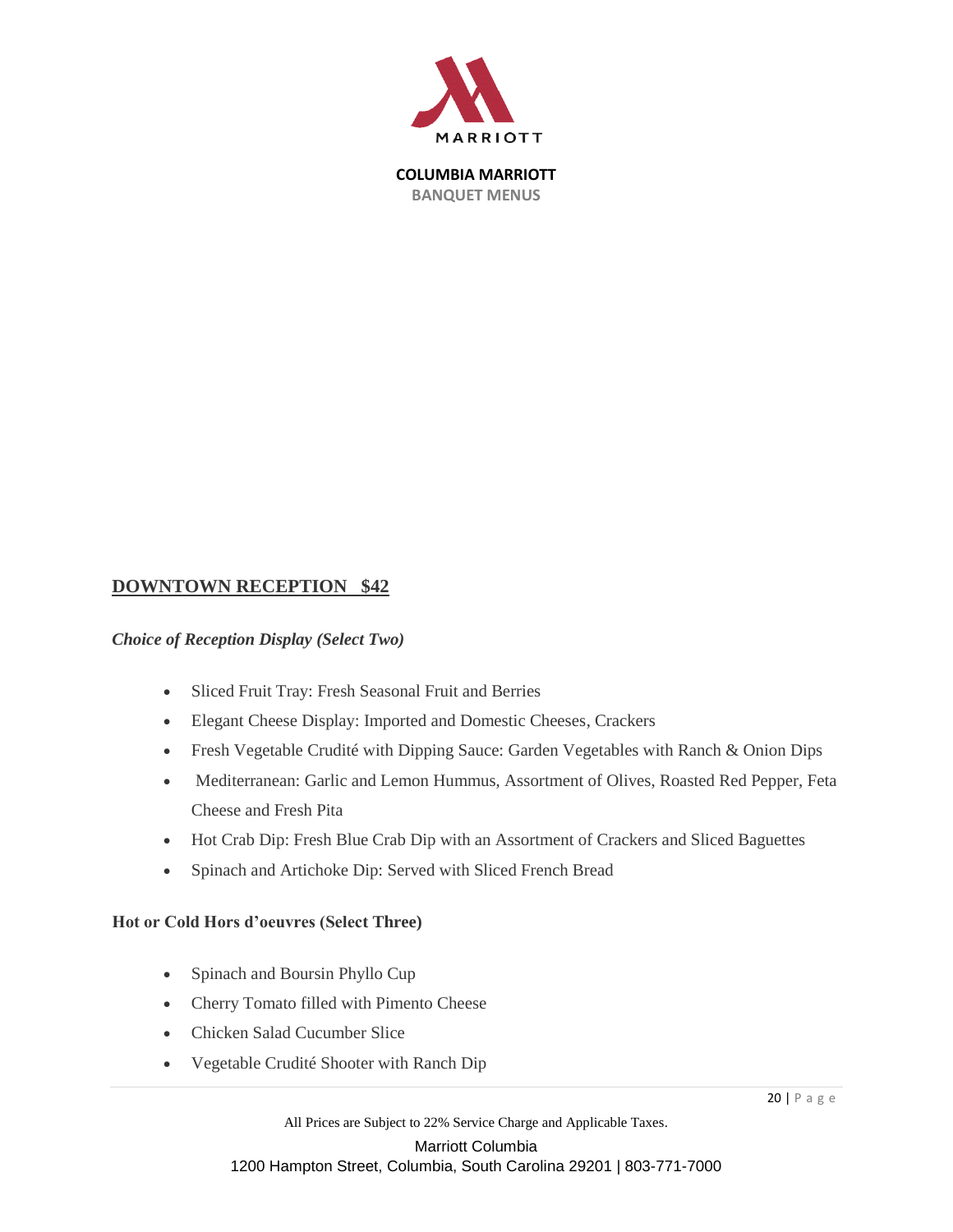

**BANQUET MENUS**

- Italian Sausage in Puff Pastry
- Sweet Potato Puff
- Spanakopita
- Turkey and Applewood Smoked Bacon Bites
- Brie with Raspberry and Almond in Phyllo
- Chicken Quesadilla with Pico de Gallo
- Thai Peanut Chicken Satay
- Vegetable Spring Rolls with Sweet and Sour Sauce
- Chicken Pecan Tenders with Peach Sauce

## **Carving Station (Select One)**

- Oven Roasted Breast of Turkey
- Top Round of Beef
- Bourbon Glazed Ham
- Herb Crusted Pork Loin

# **Attendant is required at \$100. Package includes Iced Tea or Lemonade or Fruit Punch.**

## **MIDTOWN RECEPTION \$52**

## *Choice of Reception Display (Select Three)*

- Sliced Fruit Tray: Fresh Seasonal Fruit and Berries
- Elegant Cheese Display: Imported and Domestic Cheeses
- Fresh Vegetable Crudité with Dipping Sauce: Garden Vegetables with Ranch and Onion Dips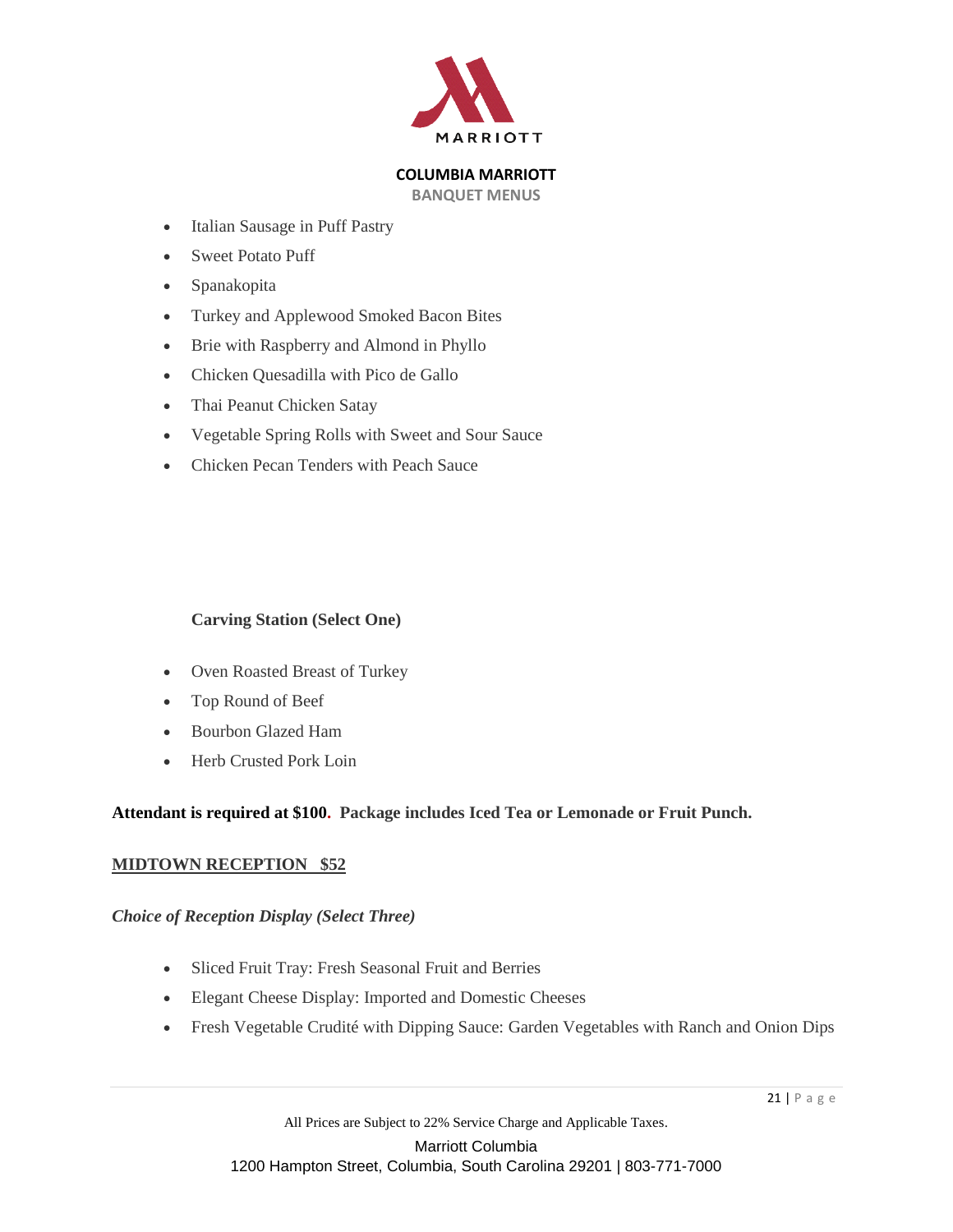

**BANQUET MENUS**

- Mediterranean: Garlic and Lemon Hummus, Assortment of Olives, Roasted Red Pepper, Feta Cheese and Fresh Pita
- Hot Crab Dip: Fresh Blue Crab Dip with an Assortment of Crackers and Sliced Baguettes
- Spinach and Artichoke Dip: Served with Sliced French Bread

# *Hot or cold Hors d'oeuvres (Select Four)*

- Spinach and Boursin Phyllo Cup
- Cherry Tomato filled with Pimento Cheese
- Chicken Salad Cucumber Slice
- Vegetable Shooter with Ranch Dip
- Italian Sausage in Puff Pastry
- Sweet Potato Puff
- Spanakopita
- Turkey and Applewood Smoked Bacon Bites
- Brie with Raspberry and Almond in Phyllo
- Chicken Quesadilla with Pico de Gallo
- Thai Peanut Chicken Satay
- Vegetable Spring Rolls with Sweet and Sour Sauce
- Chicken Pecan Tenders with Peach Sauce

# *Carving Station or Action Station (Select One Station)*

# *Carving Station*

- Oven Roasted Breast of Turkey
- Top Round of Beef
- Brown Sugar Glazed Ham
- Herb Crusted Pork Loin

## *Action Station*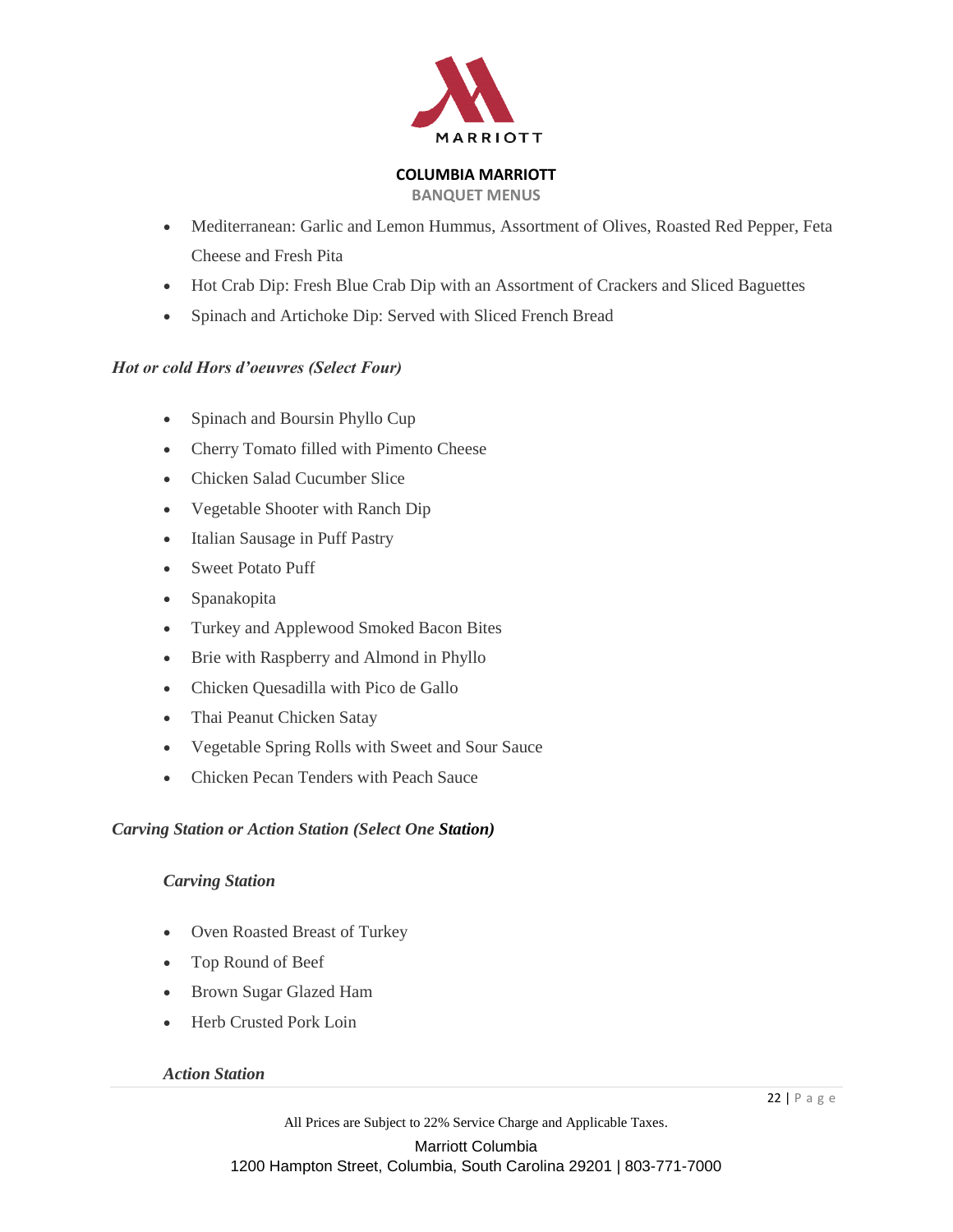

**BANQUET MENUS**

- Soup & Sandwich: Traditional Grilled Cheese Sandwich and Smoked Tomato Bisque
- BBQ Pork Sliders Bar: Pulled Pork, Mustard BBQ Sauce, Traditional BBQ Sauce, Chipotle BBQ Sauce, Fried Onions and Cole Slaw
- Fish Taco Station: Grilled Mahi Mahi, Soft Flour Tortillas, Cilantro Aioli, Pico de Gallo, Guacamole, Citrus Slaw and Fresh Limes
- Chicken & Risotto: Creamy Risotto, Grilled Chicken, Wild Mushrooms, Roasted Corn and Tomatoes, Scallions, Pancetta, Green Peas and White Truffle Oil
- Potato Bar: Yukon Gold Mashed Potatoes, Bacon, Cheddar, Blue Cheese, Caramelized Onions and Chives
- Gourmet Mac & Cheese: Alfredo Cream Sauce, Cheddar and Asiago Cheese, Bacon, Mushroom, Shrimp and Scallions

# **Attendant is required at \$100. Package includes Iced Tea or Lemonade or Fruit Punch.**

# **UPTOWN RECEPTION \$62**

## *Choice of Reception Display (Select Three)*

- Sliced Fruit Tray: Fresh Seasonal Fruit and Berries
- Elegant Cheese Display: Imported and Domestic Cheeses, Crackers
- Fresh Vegetable Crudité with Dipping Sauce: Garden Vegetables with Ranch and Onion Dips
- Mediterranean: Garlic and Lemon Hummus, Assortment of Olives, Roasted Red Pepper, Feta Cheese and Fresh Pita
- Hot Crab Dip: Fresh Blue Crab Dip with an Assortment of Crackers and Sliced Baguettes
- Spinach and Artichoke Dip: Served with Sliced French Bread

## *Hot or Cold Hors d'oeuvres (Select Four)*

- Spinach and Boursin Phyllo Cup
- Cherry Tomato filled with Pimento Cheese
- Chicken Salad Cucumber Slice

All Prices are Subject to 22% Service Charge and Applicable Taxes.

Marriott Columbia

1200 Hampton Street, Columbia, South Carolina 29201 | 803-771-7000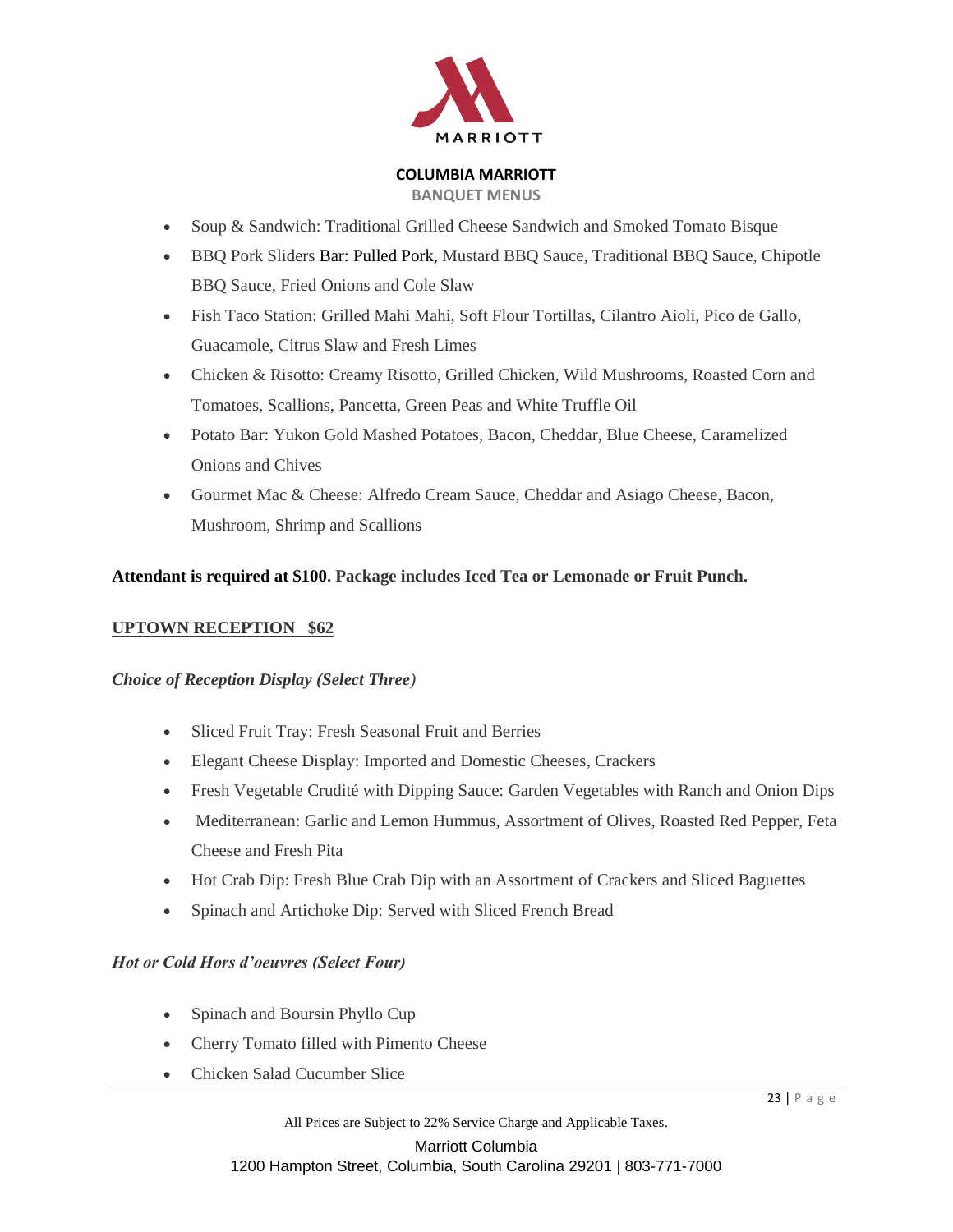

**BANQUET MENUS**

- Vegetable Shooter with Ranch Dip
- Italian Sausage in Puff Pastry
- Sweet Potato Puff
- Spanakopita
- Turkey and Applewood Smoked Bacon Bites
- Brie with Raspberry and Almond in Phyllo
- Chicken Quesadilla with Pico de Gallo
- Thai Peanut Chicken Satay
- Vegetable Spring Rolls with Sweet and Sour Sauce
- Chicken Pecan Tenders with Peach Sauce
- Oyster Shooters
- Scallops Wrapped in Bacon

# *Carving Station (Select One)*

- Breast of Turkey
- Top Round of Beef
- Brown Sugar Glazed Ham
- Herb Crusted Pork Loin

## **Attendant is required at \$100.**

## *Action Station (Select One)*

- Shrimp & Grits: Tasso Ham, Corn, Tomato and Mushroom, Stone Ground Grits and Mini Corn Muffins
- Crab Cakes: Lump Crab Cakes, Mango Salsa, Cilantro Corn Salsa, Citrus Remoulade and Fresh Lemons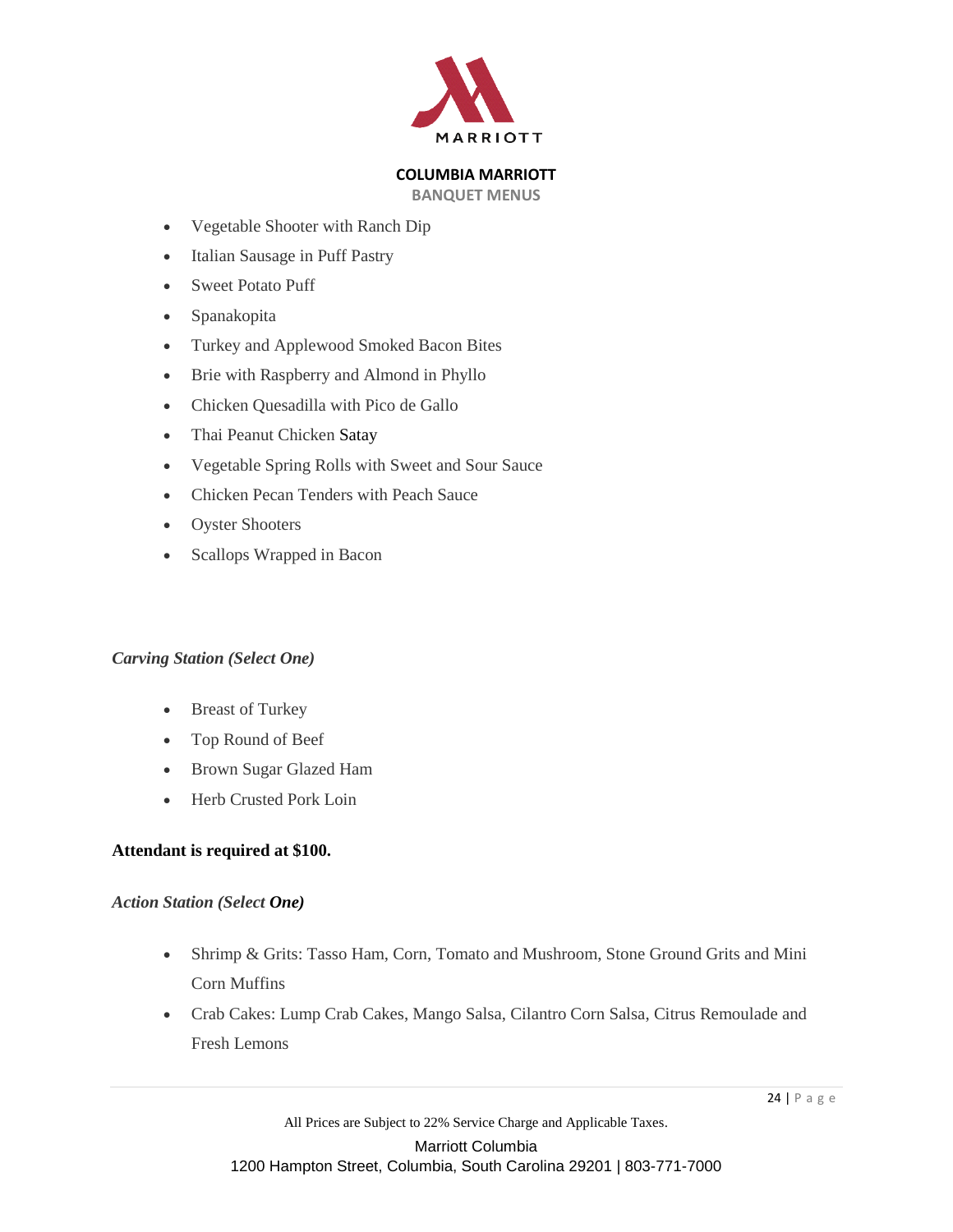

**BANQUET MENUS**

- Chicken & Waffle: Buttermilk and Red Velvet Waffles, Fried Chicken Tenders, Pecans and Maple Syrup
- BBQ Pork Sliders Bar: Pulled Pork, Mustard BBQ Sauce, Traditional BBQ Sauce, Chipotle BBQ Sauce, Fried Onions and Cole Slaw
- Soup & Sandwich: Traditional Grilled Cheese Sandwich and Smoked Tomato Bisque
- Gourmet Mac & Cheese: Alfredo Cream Sauce, Cheddar and Asiago Cheese, Bacon, Mushroom, Shrimp and Scallions
- Fish Taco: Grilled Mahi Mahi, Soft Flour Tortillas, Cilantro Aioli, Pico de Gallo, Guacamole, Citrus Slaw and Fresh Limes
- Chicken & Risotto: Creamy Risotto, Grilled Chicken, Wild Mushrooms, Roasted Corn and Tomatoes, Scallions, Pancetta, Green Peas and White Truffle Oil

# **Attendant is required at \$100. Package includes Iced Tea or Lemonade or Fruit Punch**.

# **HOST RECEPTION** *(Prices are per Cocktail and charged on consumption)*

**Super Premium Brands \$10.50**

**Premium Brands \$8.50**

**House Wine \$8.50**

**Imported & Specialty Beer \$7**

**Domestic Beer \$6**

**Assorted Juices, Soft Drinks and Bottled Water \$3.50**

*(Pricing does not include 22% service charge, 15% tax on liquor and 10% tax on all other beverages*)

**CASH BARS** *(Prices are per Cocktail and charged on consumption)*

**Super Premium Brands \$13**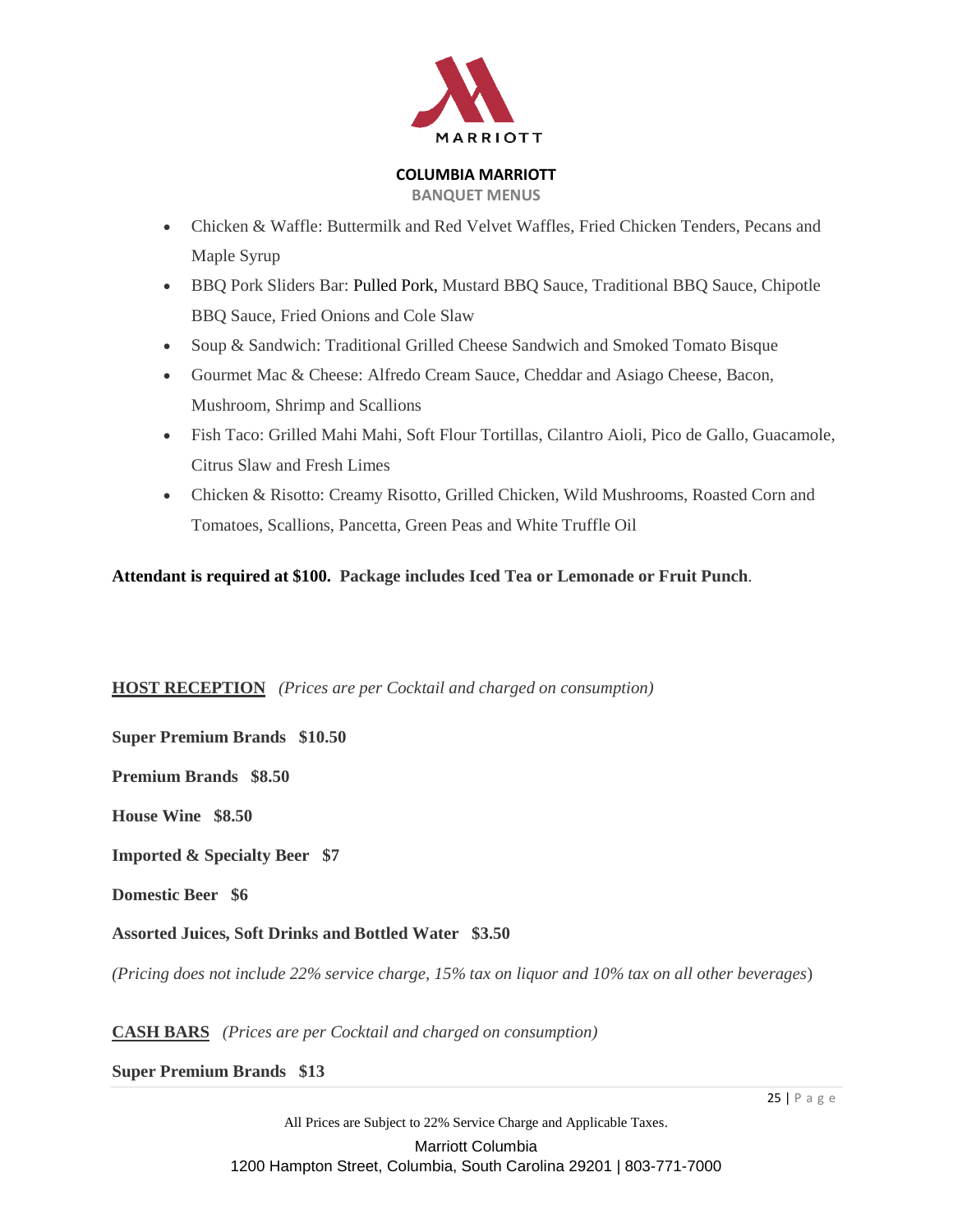

**Premium Brands \$11 House Wine \$9 Imported & Specialty Beer \$7 Domestic Beer \$6.50 Assorted Juices, Soft Drinks and Bottled Water \$4** *(Prices are inclusive of Sales Tax)*

Required Fee of \$100.00 per Bartender with 4 hour bar service, \$25.00 for each additional hour (applies to Host or Cash Bars)

Cashier Fee is \$20.00 per hour (applies to Cash Bars)

# **Premium Brand Host Bar Package Price**

\$34.50 per one hour

\$49.50 for two hours

\$64.50 for three hours

\$79.50 for four hours

*All Prices are Subject to 22% Service Charge and Applicable Taxes*

\*\*\*\*\*\*\*\*\*\*\*\*\*\*\*\*\*\*\*\*\*\*\*\*\*\*\*\*\*\*\*\*\*\*\*\*\*\*\*\*\*\*\*\*\*\*\*\*\*\*\*\*\*\*\*\*\*\*\*\*\*\*\*\*\*\*\*\*\*\*\*\*\*\*\*\*\*\*\*\*

*Required Fee of \$100.00 per Bartender with 4 hour bar service, \$25.00 for each additional hour*

All Prices are Subject to 22% Service Charge and Applicable Taxes. Marriott Columbia 1200 Hampton Street, Columbia, South Carolina 29201 | 803-771-7000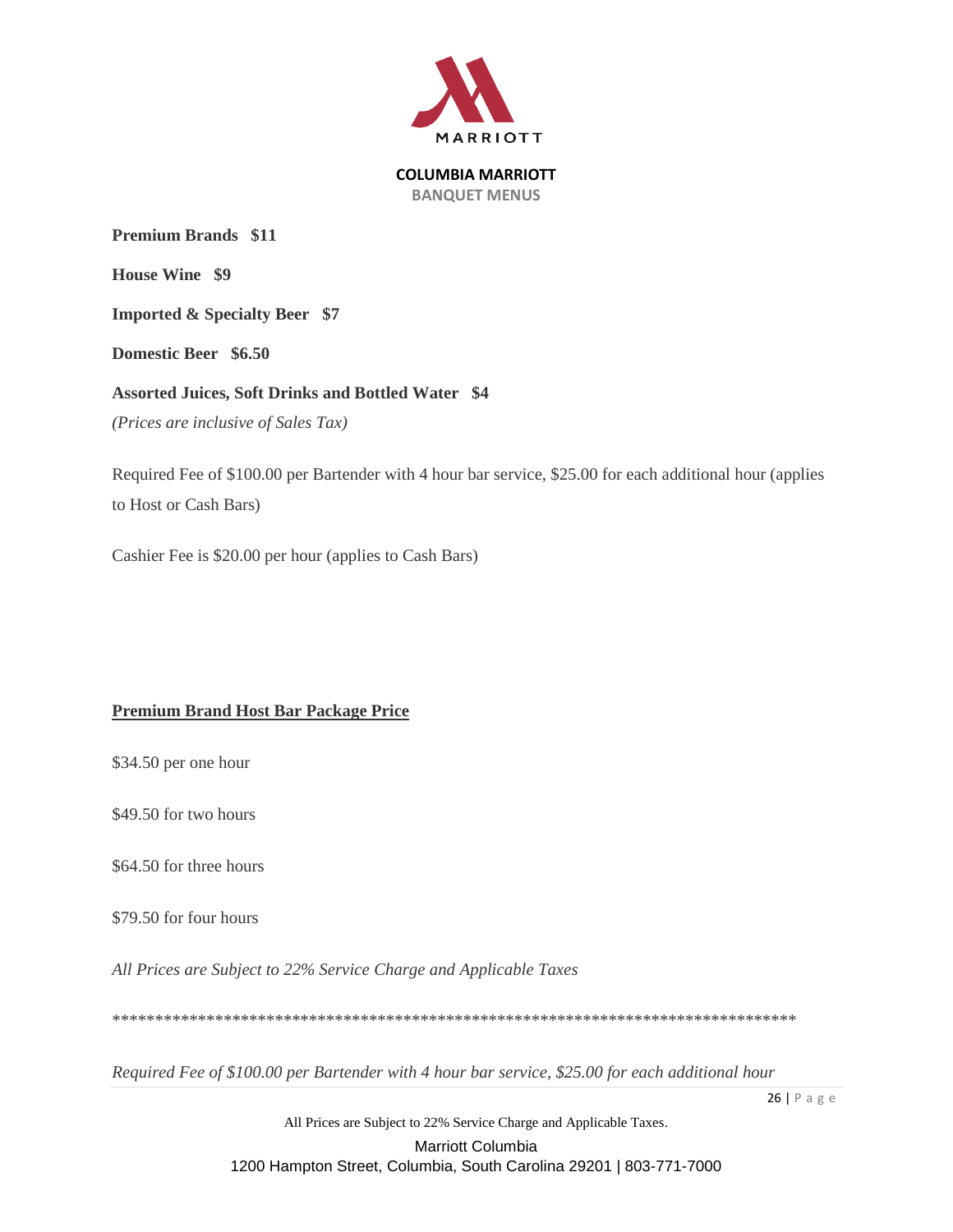

**BANQUET MENUS**

*All Prices are Subject to 22% Service Charge and Applicable Taxes*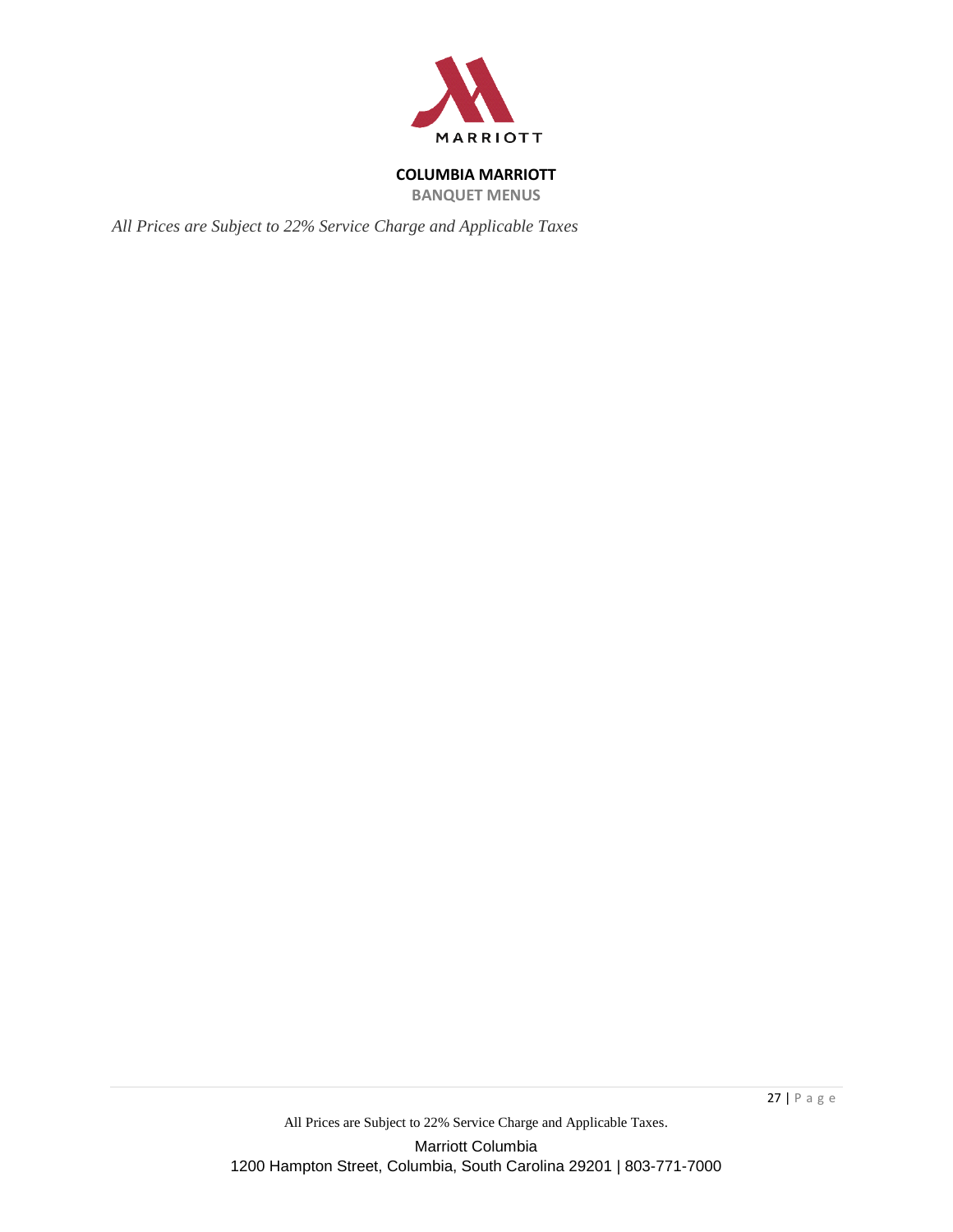

## **GENERAL CATERING INFORMATION**

## **FOOD AND BEVERAGE**

All food and beverage served in the hotel is to be provided by the hotel.

The hotel requires one menu for all guests. Menu planning, room set-ups and other pertinent details must be arranged 14 days before arrival date. All food and beverage items are subject to a 22% service charge and prevailing sales tax. All buffet functions fewer than thirty (30) persons are subject to a \$7.50 per person surcharge. Prices and items are subject to change.

If alcoholic beverages are to be served on the hotel premises (or elsewhere under the hotel's alcoholic beverage license) the hotel will require that beverages be dispensed only by hotel servers or bartenders. Beer kegs are not permitted. The hotel's alcoholic beverage license requires the hotel to (1) request proper identification (photo ID) of any person of questionable age and refuse alcoholic beverage service if the person is either under age or proper identification cannot be produced and (2) refuse alcoholic beverage service to any person who, in the hotel's judgement, appears intoxicated.

## **GUARANTEES**

A guaranteed number is required three (3) business days prior to the function for ordering purposes. You will be billed for the guaranteed number or final attendance, whichever is greater. In the event that the hotel does not receive a firm number three (3) business days prior to the event, the expected number will serve as the guarantee. If your numbers increase after the three (3) business day guarantee deadline, our kitchen will make every effort to duplicate your menu for the additional guests. However, if this is not possible, a substitute meal will be provided to the additional guests.

#### **SEATING/TABLE LINENS**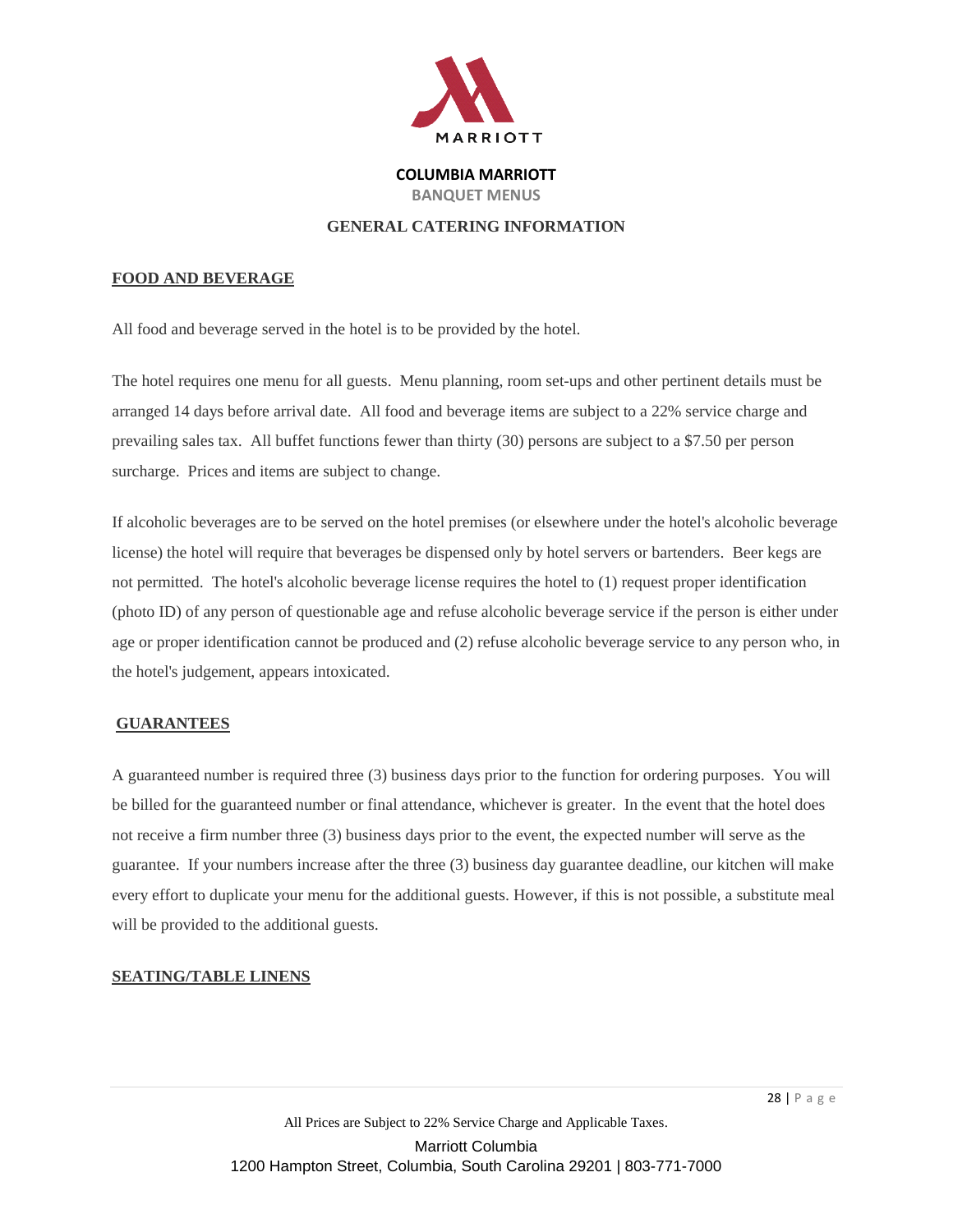

**BANQUET MENUS**

Our banquet rooms can be set to your preference, depending upon the size of the group. Round tables will seat 10 persons. Special seating diagrams with numbered tables are available if there is assigned seating. Specialty linen and chair covers are available at an additional cost.

# **MUSIC, ENTERTAINMENT, THEME PARTIES**

The catering department will assist you in making any special arrangements that you require.

# **SIGNS AND DISPLAYS**

Only pre-approved signage is permitted in any public area, other than private function areas. Please check with the catering department for details.

## **SHIPPING AND RECEIVING**

Hotel catering staff should be advised of any packages for meetings that will be delivered to the hotel. Packages should not be delivered more than (3) days in advance due to limited storage space. Hotel can assist you in shipping your packages at the completion of your function.

# **AUDIO VISUAL EQUIPMENT AND AMPLIFICATION**

A wide selection of lighting, audio-visual equipment and services are available on a rental basis. Orders may be placed through the catering department or with the PSAV representative. PSAV Audio Visual provides the hotel's audio visual service, with an office located inside the hotel.

## **DECORATIONS**

The catering department is happy to assist you with decorations. Due to the materials within the ballroom and meeting rooms, the hotel will not permit the affixing of anything to the walls, floor or ceiling with nails, staples, carpet tape or any other substance. Confetti, bird seed and alike are not permitted and are subject to a \$250.00 removal fee. Some décor items and fresh flower petals will stain linen and hotel will bill for any damages to linen, carpet, etc. We do, however, have the capability to arrange hanging signage if notified in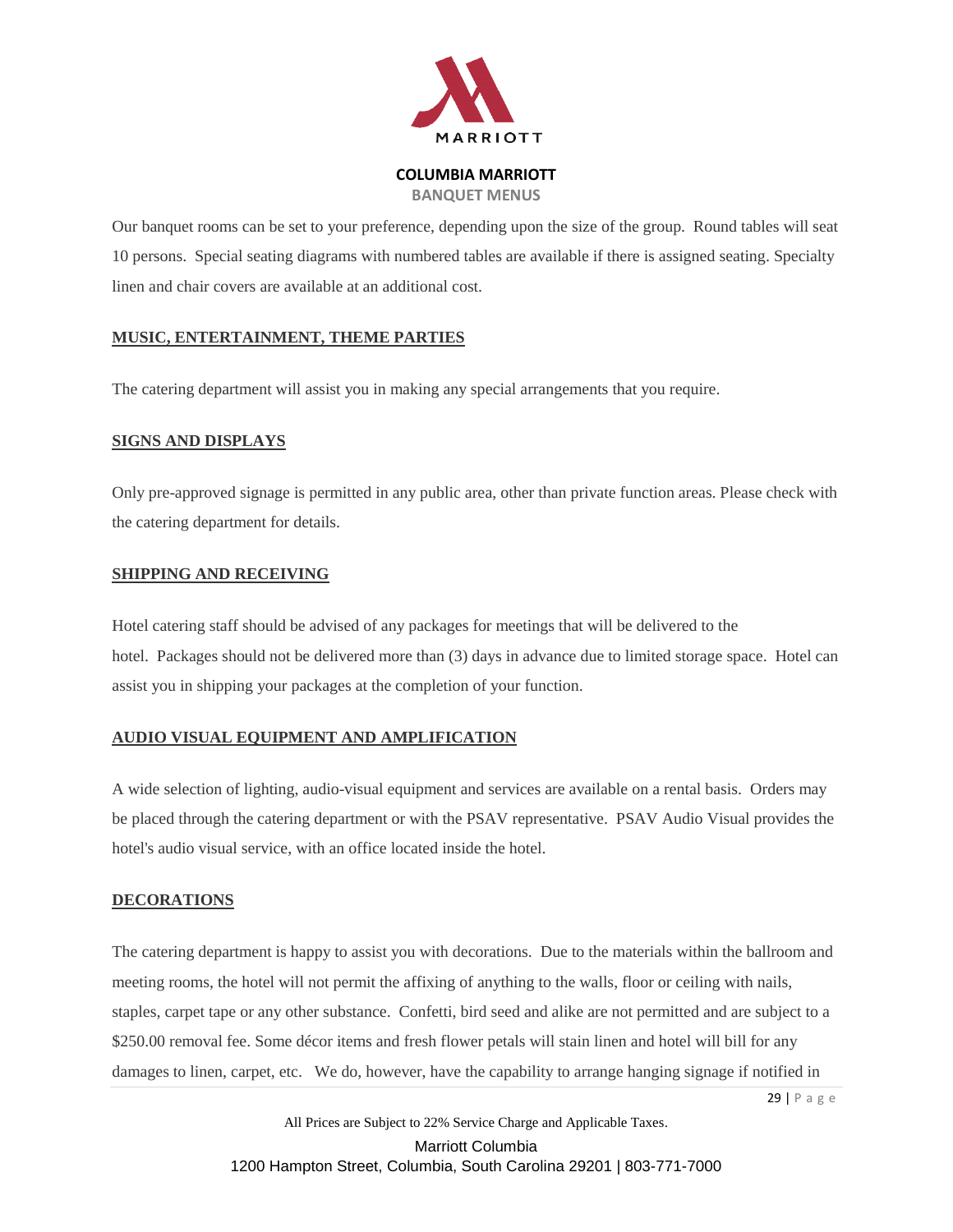

**BANQUET MENUS**

advance. All of our buffet meals are designed with your best interest in mind. This, combined with the use of sophisticated décor and displays, provides elegance that is unsurpassed.

With advance notice, ice sculptures can be provided for decoration for an additional charge.

# **SECURITY**

The hotel will not assume responsibility for the damage or loss of any merchandise or articles left in the hotel prior to, during or following the banquet or meeting. Arrangements may be made for security for exhibits, merchandise or articles set up for display prior to the planned event with the catering/sales manager, approved by the hotel.

# **PARKING**

Parking is available in the city owned garage adjacent to the hotel. The daily rate for self-parking is \$12.00. The crosswalk to the hotel is located on level 2A of the garage. Valet Parking is \$25.00 for hotel guests or \$15 for event guests.

The Columbia Marriott will not take responsibility for any damages or losses incurred to any vehicle while in the garage.

## **ENGINEERING AND ELECTRICAL REQUIREMENTS**

Special engineering requirements (such as power and hanging items from walls and ceilings) must be arranged with our building services department at least three (3) weeks prior to the function. Please inquire with your event manager.

## **BILLING AND DEPOSITS**

Requests for credit must be established 30 days prior to arrival. Credit may be established for functions over \$5,000.00, and payment in full is required within 30 days of receipt of statement. Otherwise, the entire contracted price must be paid in full and will be due three (3) business days prior to arrival by credit card or

30 | P a g e